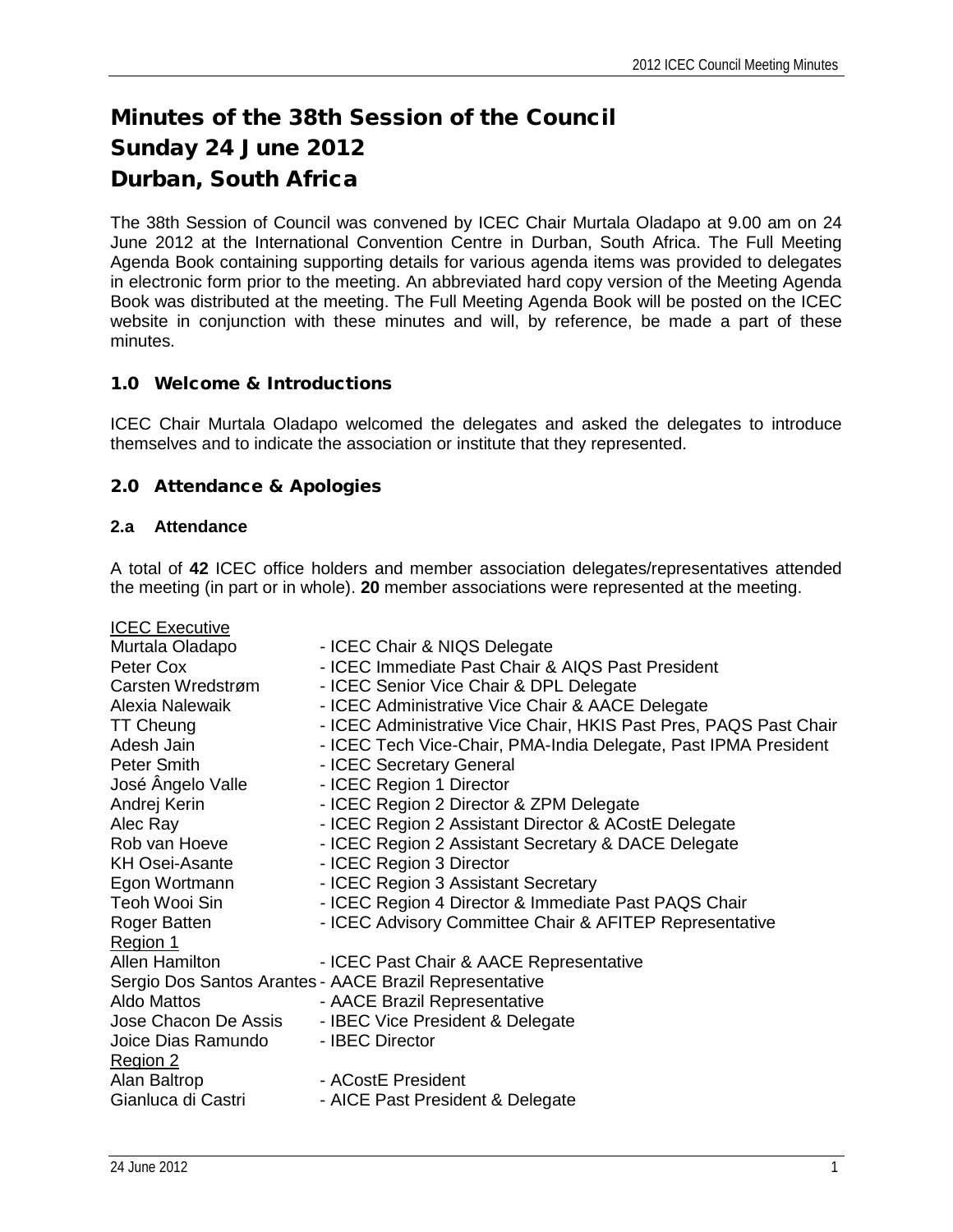| Region 3               |                                           |
|------------------------|-------------------------------------------|
| Qinisani Mbatha        | - ASAOS President                         |
| Larry Feinberg         | - ASAQS Executive Director                |
| <b>Robert Pearl</b>    | - ASAQS Representative                    |
| Michael K. Frimpong    | - GhIS Delegate & AAQS President          |
| Osei Agyemang Badu     | - GhIS Alternate Delegate                 |
| <b>Basie Verster</b>   | - ICEC Past Chair & ASAQS Representative  |
| Ian Oosthuysen         | - INQS Delegate & AAQS Representative     |
| Festus M. Litiku       | - IQSK Delegate & AAQS Secretary General  |
| Normanda Mooroogan     | - MAQS President & Delegate               |
| Otis Anyaeji           | - NIACE Chairman & Delegate               |
| <b>Charles Mbelede</b> | - NIACE Vice President                    |
| Battah Ndirpaya        | - NIACE Vice President (Valuation)        |
| Region 4               |                                           |
| <b>Michael Manikas</b> | - AIQS Chief Executive Officer & Delegate |
| Zhang Yunkuan          | - CECA President & Delegate               |
| James Y. Sue           | - CECA Director                           |
| Shu You                | - CECA Director                           |
| Li Muchong             | - CECA Director                           |
| Thomas Ho Kwok Kwan    | - HKIS QSD Chairman & Delegate            |
| Ong See Lian           | - RISM Delegate & RICS Global President   |
| <b>Observers</b>       |                                           |
| <b>Brane Semolic</b>   | - IPMA Observor                           |
| Pieter Steyn           | - IPMA Observor                           |
|                        |                                           |

### **2.b Apologies**

Formal apologies were received from **8** ICEC office holders and delegates/representatives.

| Region 1             |                                 |
|----------------------|---------------------------------|
| <b>Stephen Revay</b> | - AACE Immediate Past President |
| Madhu Pillai         | - AACE                          |
| Paulo Roberto Dias   | - <b>IBEC</b> President         |
| Sergio Conforto      | - IBEC Director                 |
| Region 2             |                                 |
| Emanuele Banchi      | - AICE President                |
| Luigi Pojaga         | - AICE Honorary Chairman        |
| Region 3             |                                 |
| Daniel Kyere         | - GhIS President                |
| Region 4             |                                 |
| Gary Macdonald       | - AIQS President                |
|                      |                                 |

#### **2.c Not represented**

The following member associations were not represented at the meeting.

Region 1 GOGRC - Grupo OFC Guia Referencial de Costos: Venezuela SMIEFC - Sociedad Mexicana de Ingenieria Economica Financiera y de Costos Region 2 CAPQS - Cyprus Association of Professional Quantity Surveyors CICES – Chartered Institution of Civil Engineering Surveyors: United Kingdom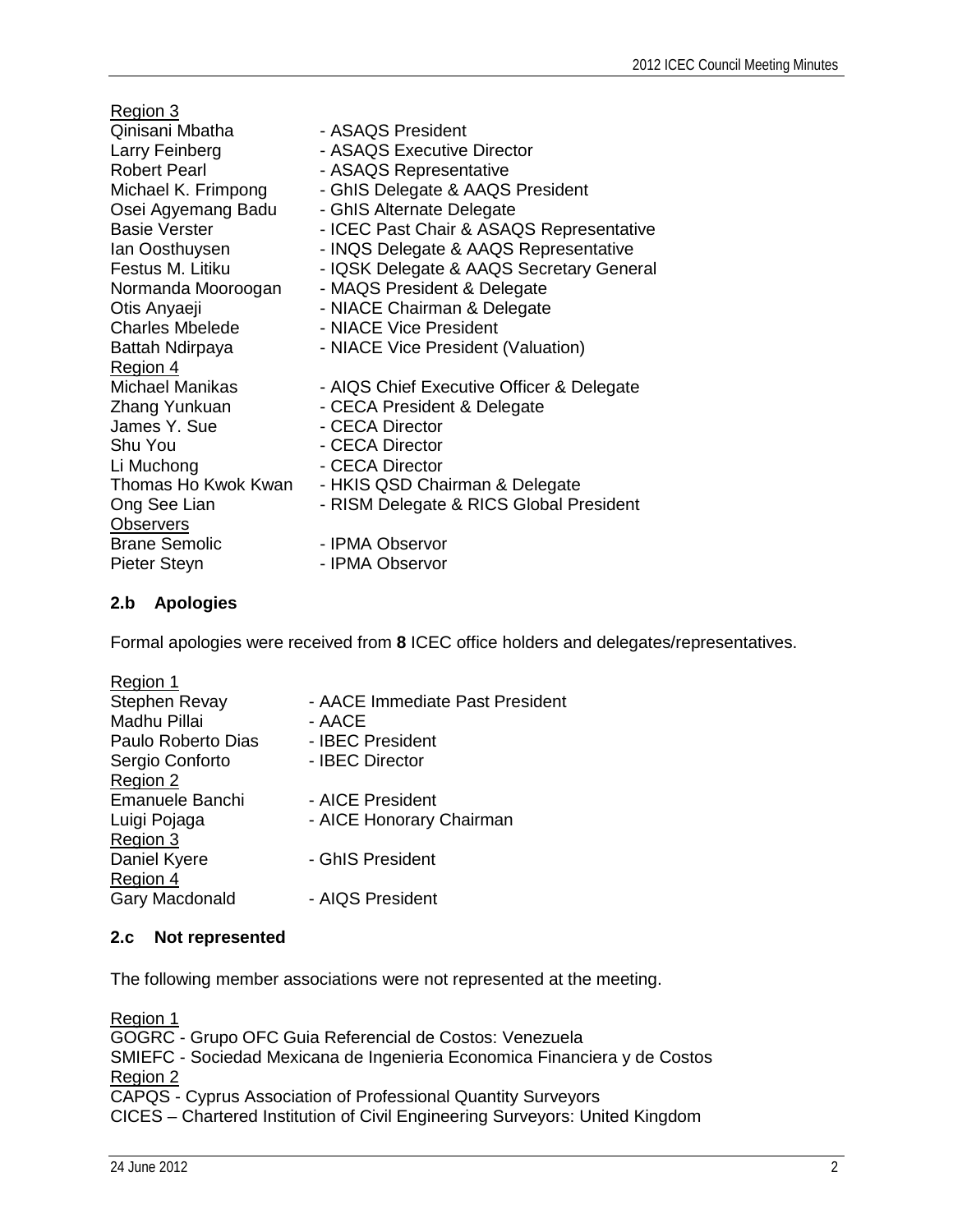GTE - Cost Engineering Club Hungary PMA - Projekt Management Austria PMG - Project Management Greece RACE - Romanian Association of Cost Engineering SPPR - Project Management Association of Slovakia SPR - Czech Association of Project Management VSF - Project Management Association of Iceland Region 3 SAPCI – South African Project Controls Institute Region 4 ACES - Australian Cost Engineering Society BSIJ - Building Surveyor's Institute of Japan FIQS - Fiji Institute of Quantity Surveyors IPMSL - Institute of Project Managers of Sri Lanka IQSSL - Institute of Quantity Surveyors of Sri Lanka JSCPE - Japan Society of Cost and Project Engineers NZIQS - New Zealand Institute of Quantity Surveyors

## 3.0 Minutes of Previous Meeting – 37th Council Meeting

The minutes of the 37th Session of Council held on 24 July 2010 in Singapore (included in the Meeting Agenda Book pages 9-27) were taken as read and were approved without amendment *(moved by KH Osei-Asante, seconded by Rob van Hoeve).* 

## 4.0 Matters Arising From Minutes

There were no matters arising from the minutes.

## 5.0 Officer's Reports

## **5.a ICEC Chair**

ICEC Chair, Murtala Oladapo, welcomed the meeting attendees and provided an overview of his written report which is contained in the Meeting Agenda Book (pages 30-35). He focused on the implementation of the ICEC Strategic Plan and ICEC programs/projects during his term and the outcomes of his regional visits/meetings during 2010-12. He then discussed the issues/challenges facing ICEC and the development of a proposed new governance structure and business plan to address these issues/challenges. Murtala noted that the Chartered Institution of Civil Engineering Surveyors (CICES) had rejoined ICEC and welcomed them back. He concluded by thanking all ICEC executive members, delegates and member associations for their support and assistance during his term. General discussion followed on the points raised.

## **5.b Senior Vice-Chair**

Senior Vice Chair, Carsten Wredstrøm, provided a verbal report that focused on the following items. He spoke about the success of the Cost Engineering stream included in the Nordnet Conference held in Copenhagen in November 2010. This was presented by a range of ICEC speakers and was the most highly reviewed stream at the conference. Carsten noted that there was an increasing interest in Cost Engineering/Project Controls in Scandanavia and many European countries and urged ICEC members to give presentations at various conferences and seminars in the region. He then spoke about the work being done in Region 2 to develop a Cost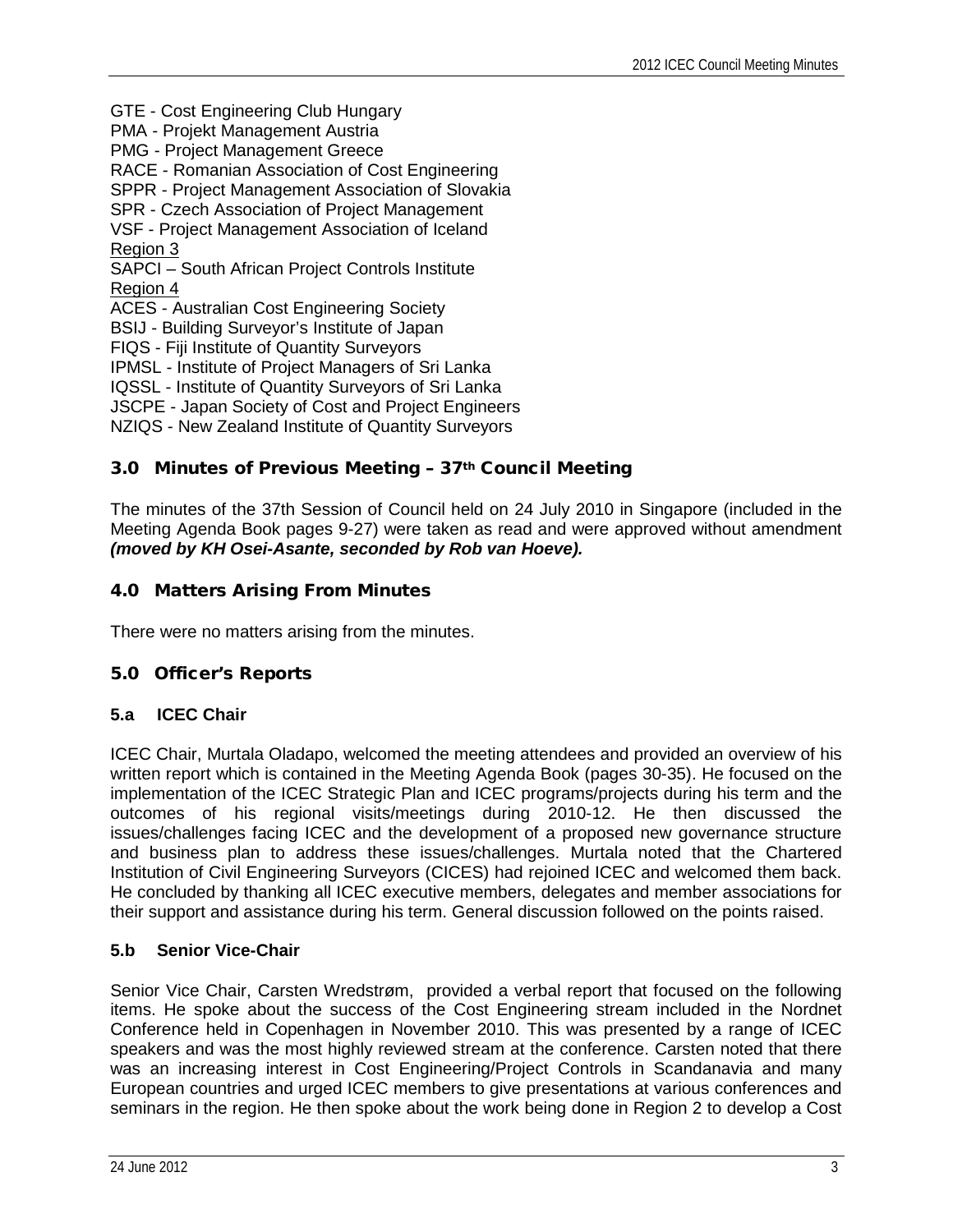Management Certification program in collaboration with IPMA and other interested parties. Carsten concluded by reinforcing the need for further development and effective implementation of the ICEC Strategic Plan.

## **5.c Administrative Vice-Chair (1)**

Administrative Vice-Chair, Alexia Nalewaik, provided a written report which is contained in the Meeting Agenda Book (pages 37-39). Alexia spoke about her role in overseeing ICEC activities in Regions 1 and 2 and the various meetings and conferences she attended in these regions. She spoke about the considerable support provided by AACE for ICEC activities during the 2010-12 term and highlighted the importance of ICEC collaborating more closely with larger member associations such as AACE. This will help to address the financial and human resource limitations of the ICEC organization. Alexia then spoke about the work being done on the development of certification programs and ISO cost management/project controls standards. Alexia concluded with her vision for the ICEC organization and focused on the need for greater participation by ICEC member associations and their members.

## **5.d Administrative Vice-Chair (2)**

Administrative Vice-Chair, TT Cheung, provided a verbal report that focused on the need for the development of a Young Members group within ICEC and a greater participation generally by younger members. He spoke of his work in developing a young member's group within the PAQS organizations and how ICEC could learn from this. TT then put forward his plans to investigate how other member/kindred associations such as PAQS, IPMA, RICS, FIG, etc. have developed young member groups and participation so that ICEC can learn from this and build on these existing programs/strategies. He encouraged all member associations to assist him with these plans.

## **5.e Technical Vice-Chair**

Technical Vice-Chair, Adesh Jain, provided a verbal report that focused on the value for ICEC in further developing its collaboration with IPMA. This included the joint-hosting of congresses and the development of a cost management certification program within the existing IPMA certification system. He then followed up from TT Cheung's report by describing the success of the IPMA Young Crew group and their Management Board. He saw a lot of potential for ICEC to link in with this group. He concluded with the news that there would be a specialist Cost Engineering Stream included in the annual PMA-India symposium in Delhi in December 2012. This will be the first time that this stream will be included in the symposium which has been running for 20 years. Adesh noted that this highlights the increasing recognition of the importance of Cost Engineering in India and beyond.

## **5.f Immediate Past Chair**

Immediate Past-Chair, Peter Cox, provided a verbal report on the progress of ICEC over the past two years. He congratulated Murtala Oladapo on his tremendous work and achievements as ICEC Chair. Peter deferred his commentary on International Standards and the United Nations to later in the meeting agenda.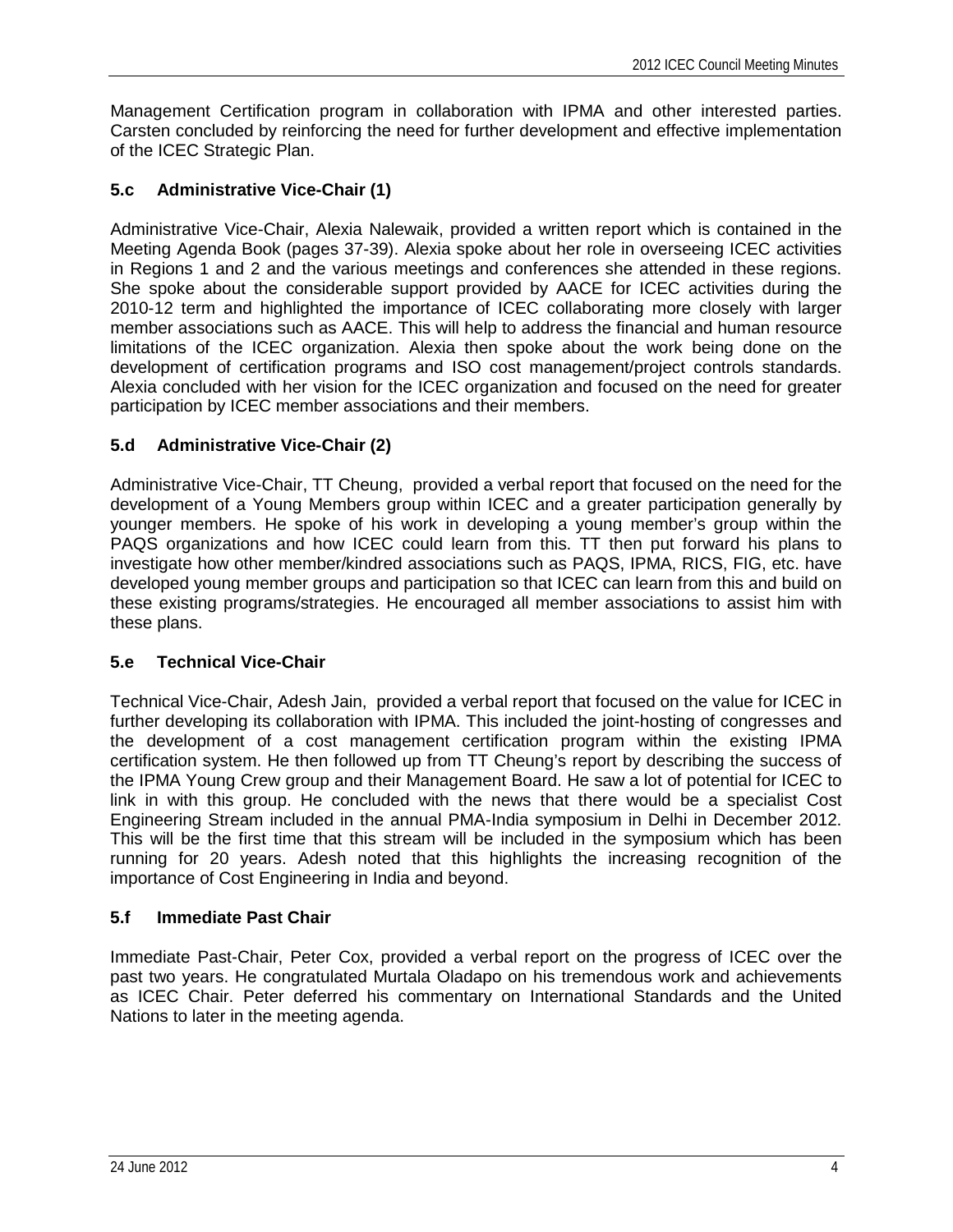## **5.g Advisory Committee Chair**

Roger Batten provided an overview of his written report which is contained in the Meeting Agenda Book (pages 43-45). Roger detailed his suggestions for moving ICEC forward that included improving the ICEC website, membership retention/expansion and building on ICEC's reciprocal agreements with other organizations.

## **5.h.i Secretary-Treasurer Report**

Peter Smith provided an overview of his written report which is contained in the Meeting Agenda Book (pages 46-53). Peter commenced by congratulating Murtala Oladapo for his work as ICEC chair and thanked the AIQS Administrative Secretary, Anna Pappalardo, and the ICEC Executive officers for their work and support. Peter then thanked the AIQS for their continued support in hosting the ICEC Secretariat and noted the recent move of the AIQS headquarters (and hence the ICEC Secretariat) from Canberra to Sydney. He then provided an overview of regional meetings held during 2010-12. Peter then highlighted the main secretariat activities over the past two years that included online discussion forums, website developments, ICEC's Wikipedia web page, the ICEC Roundup Newsletter, the new Prospective Member Information Kit and ICEC brochure, the International Cost Management Journal (ICMJ) and the development of an ICEC Knowledge Portal for International Sources of Project Costs.

### **5.h.ii Secretariat Report**

Anna Pappalardo, ICEC Administrative Secretary, prepared a written report which is contained in the Meeting Agenda Book (pages 54-56). Peter Smith provided a verbal overview of her report.

#### **5.h.iii Secretary-Treasurer Financial Report**

Peter Smith presented the interim ICEC Financial Report for the 2010-12 term that is included in the Meeting Agenda Book (pages 57-58). He explained that the expenditure figures include estimates of expenditure to the end of July 2012 and do not allow for any additional expenses associated with the 2012 Durban Congress. A final financial report will be issued for the 2010-12 period after closing of the books for the current ICEC Administration. He also noted that the Chair's expenses significantly exceeded the amount shown but substantial financial contributions were made by the Chair personally to cover these costs. He thanked Murtala Oladapo on behalf of ICEC for these personal contributions.

Overall, the income received for the 2010-12 term was well below that budgeted for (Budgeted Income A\$104,000 – Actual Income \$79,739). This was largely due to shortfalls in membership fees and the anticipated levy from the Singapore Congress. However, this shortfall was carefully monitored by the Secretary-Treasurer and expenditure was controlled accordingly. This resulted in expenditure well below the budgeted allowance (Budgeted Expenditure – A\$ 104,000 – Actual Expenditure \$75,870). This resulted in a positive balance of A\$ 3,869.

Finally, Peter noted his appreciation on behalf of ICEC for the significant 'in-kind' financial support provided by the AIQS in managing the ICEC Secretariat in Australia.

The Financial Report was then accepted by ICEC Council delegates *(moved by Alec Ray ACostE, seconded by Michael Frimpong GhiS).*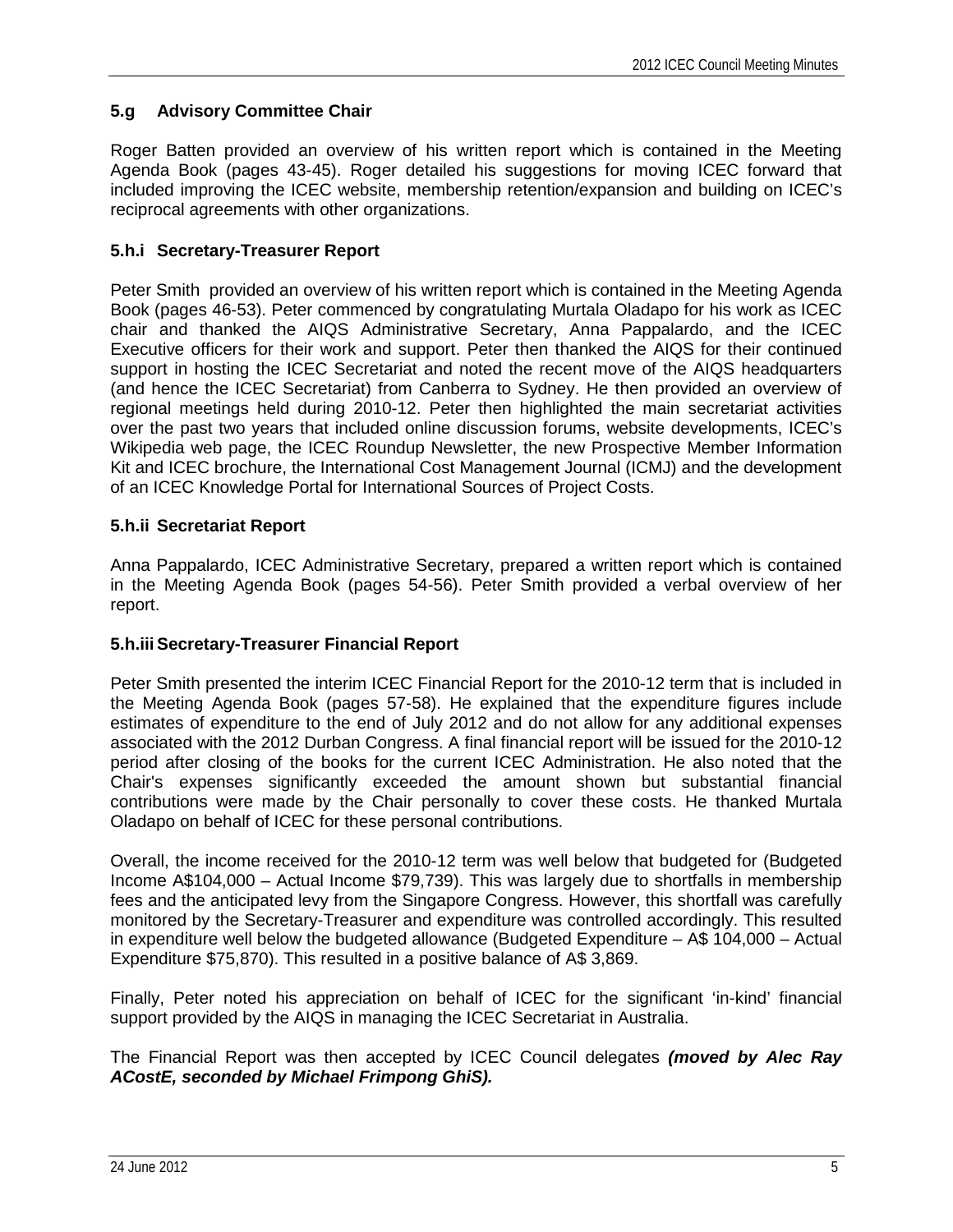### **5.h.iv Action on Delinquent Members**

Peter Smith noted that some member associations had outstanding membership subscription fees but that these were generally limited to the smaller associations. He outlined the efforts being made to encourage these associations to pay their fees and asked for assistance from each ICEC Regional Director. He also noted that five associations had resigned from ICEC membership during 2010-12 but that strategies were in place to encourage these associations to reconsider. Two of these associations have subsequently rejoined ICEC as a result of these efforts.

## 6.0 Proposed New ICEC Governance Structure

ICEC Chair, Murtala Oladapo, provided a written proposal for a new ICEC Governance Structure which is contained in the Meeting Agenda Book (pages 59-64). This proposal was the result of Murtala's investigations and consultation with ICEC executive officers and member associations during his term to ascertain the issues/challenges facing ICEC and to develop strategies to address these. Murtala provided an introduction to the proposal and noted that he had prepared a draft of the proposal in early 2012 which was then distributed to ICEC officers for feedback and comment. The final version of the proposal submitted for the Council meeting was the result of this consultation and feedback. In summary the proposed new Governance Structure comprised:

- Changes to the specific roles/tasks for the ICEC Executive Officers (Chair, Senior Vice Chair, Administration Vice-Chairs, Technical Vice Chair, Secretary-Treasurer and Immediate Past **Chair**
- Changes to the structure and role of the ICEC Advisory Committee (including a name change to 'ICEC Advisory Board')
- Changes to the structure of the ICEC Regional Executive that includes the new positions of Deputy Region Directors
- Changes to the structure of ICEC Committees that includes the establishment of 6 new committees (Executive, Membership Development, External Relations, Marketing, Standards and Professional Development, Academic Forums and Research and Nomination Committees)
- Changes to the ICEC Secretariat that includes the establishment of Regional and Zonal secretariats

Lengthy discussion was held on the details of the proposal. Murtala emphasized that the new governance structure would provide more opportunities for member associations and their members to become officially involved in ICEC affairs and would provide more specific roles/tasks for ICEC officers. Some members expressed concern that it would be difficult to fill all of these positions. After much deliberation the following motion was put forward:

#### *K.H. Osei Asante (GhIS) moved, seconded by Gianluca di Castri (AICE), that the proposed new Governance Structure (as detailed in the Meeting Agenda Book pages 59-64) be accepted. The voting result from eligible delegates was 14 ayes, 1 nay and 1 abstention. Accordingly, the proposal was approved.*

It was also agreed that time was needed to nominate people for the new positions and that the nomination process would occur in consultation with the 2012-14 ICEC Executive and Regional Officers. The Nominating Committee would then put forward nominations for approval by the Council. It was agreed that this process should occur as soon as possible and ideally the new positions filled by approximately November 2012.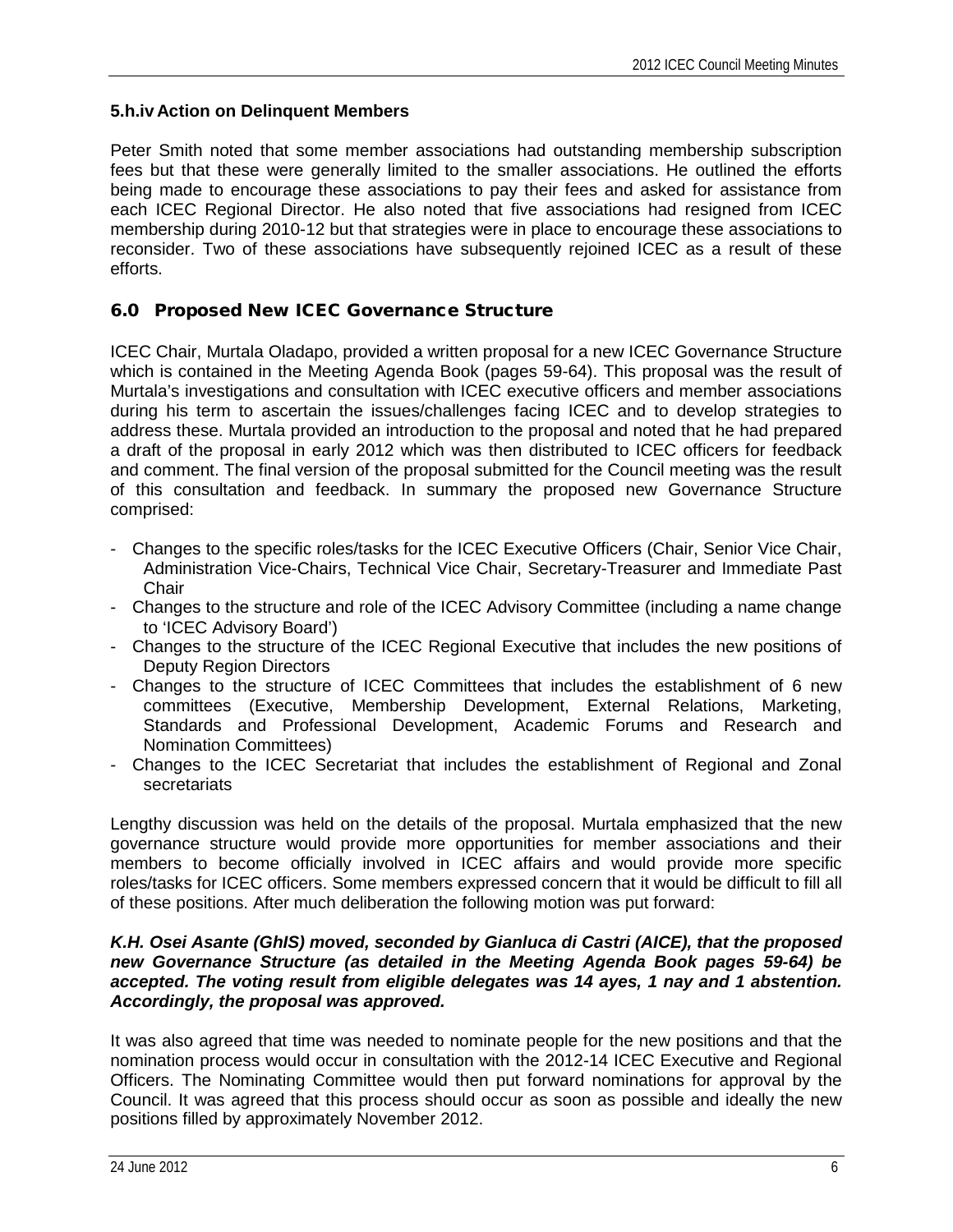## 7.0 ICEC Strategic Plan

During the 2010-12 term the ICEC Executive, led by Alexia Nalewaik, Carsten Wredstrøm and Murtala Oldapo, developed an 'ICEC Mission Statement, Objectives and Work Plan' based on the ICEC Strategic Plan. This is included in the Meeting Agenda Book (pages 65-70). Alexia Nalewaik introduced this agenda item and Carsten Wredstrøm provided more details on the plan. Much discussion was held on the merits of ICEC amending the plan to include the discipline of 'Total Project Controls' (in addition to the disciplines of Cost Engineering, Quantity Surveying and Project Management that ICEC represents). Project Controls is a terminology increasingly being used in the UK, Europe and other regions to describe the professional roles that ICEC represents. It was agreed that this would be discussed further during the 2012-14 term.

## 8.0 ICEC Business Plan 2012-14

The ICEC Business Plan for 2012-14 (based on the 'ICEC Mission Statement, Objectives and Work Plan' detailed in Agenda Item 7.0) was then presented to the meeting delegates. This is included in the Meeting Agenda Book (pages 71-74). Alexia Nalewaik and Carsten Wredstrøm provided an overview of this plan and led discussion on the details.

In summary the Business Plan provided policies and specific projects for the ICEC Executive and Membership, External Relations, Marketing, Standard/Professional Development, Administration, Networking and Member Services.

*Teoh Wooi Sin (SISV) moved, seconded by Egon Wortmann (Region 3 Assistant Secretary), that the proposed ICEC Business Plan 2012-14 (as detailed in the Meeting Agenda Book pages 71-74) be accepted. This was approved unanimously by the Council meeting delegates.*

## 9.0 Reports - Regions, Member Societies and Prospective Members

## **9.i Region 1**

## Region 1 Director's Report

Region 1 Director, José Ângelo Valle, (IBEC) provided a verbal report on Region 1 activities. He spoke about the 'Cost Engineers Day 2012' held in Rio De Janeiro in May 2012 and distributed a newsletter that provided details of the event. Angelo described how the cost engineering profession was becoming stronger in Brazil and that IBEC were working towards holding the ICEC World Congress in Rio De Janeiro in 2016. As part of the preparations for this Angelo proposed that the 2013 ICEC Region 1 Meeting be held in Rio De Janeiro in conjunction with a Cost Engineering Symposium. This would most likely be held in November 2013.

## AACE

AACE Immediate Past President and ICEC delegate, Stephen Revay, prepared a written report that is included in the Meeting Agenda Book (pages 78-81). In his absence, Alexia Nalewaik, provided an overview of the report. Alexia highlighted the initiative of the AACE to develop an Online Learning Center that will be released in September 2012. The Online Learning Center will include audio recordings synchronized with PowerPoint presentations from the best presentations at their Annual AACE Meetings.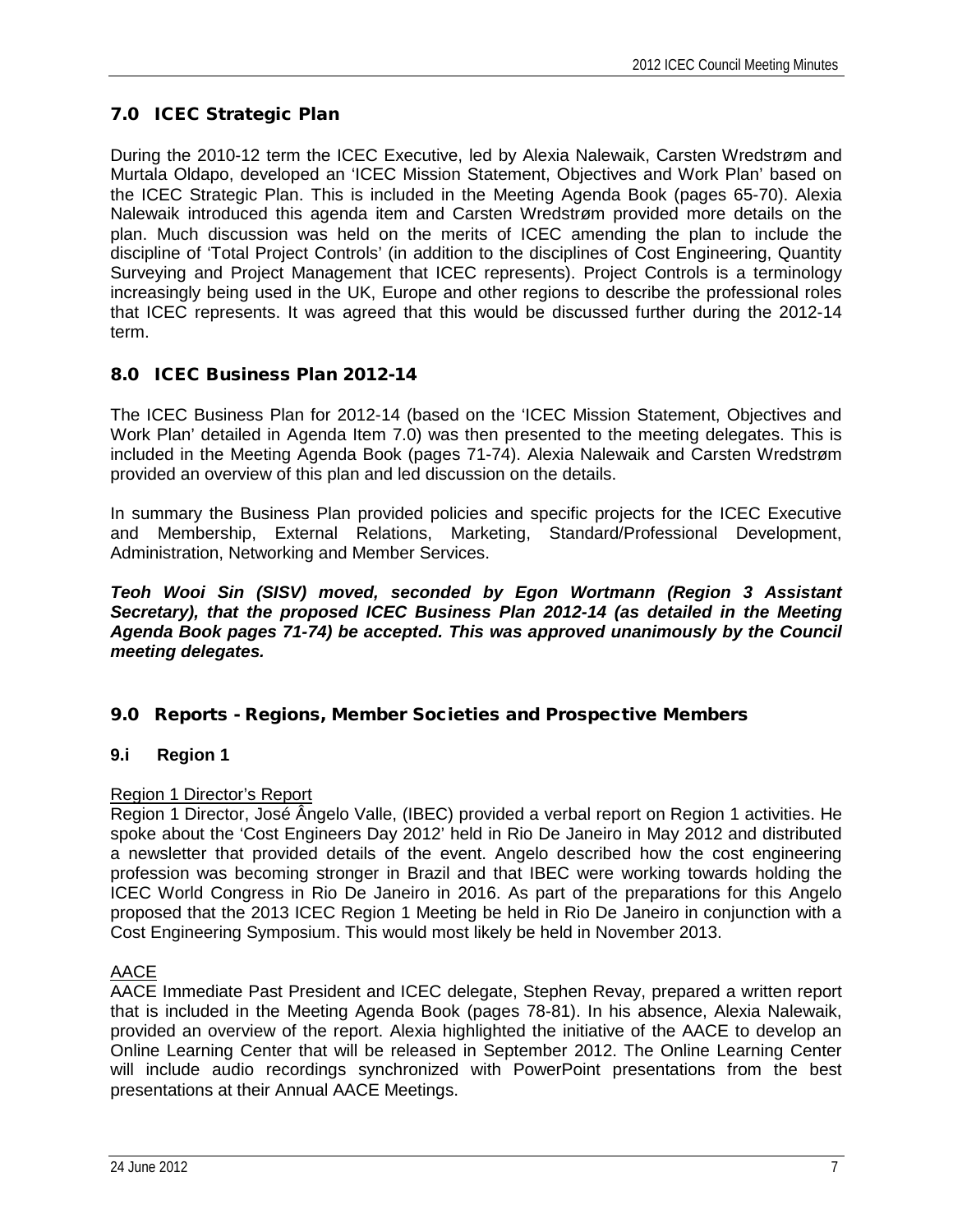### IBEC (Brazil)

José Ângelo Valle, ICEC Region 1 Director and IBEC Vice President and delegate, prepared a written report that is included in the Meeting Agenda Book (pages 82-93). Angelo provided an overview of this report.

## **9.ii Region 2**

### Region 2 Director's Report

Region 2 Director, Andrej Kerin, prepared a written report that is included in the Meeting Agenda Book (pages 95-97). Andrej provided an overview of this report that included details and outcomes of the various meetings held in the region and the strong collaboration between Region 2 and IPMA. A joint ICEC-IPMA research forum was held in Portoroz in 2011 and was a great success. Andrej spoke about the advantages of continuing such collaborative ventures with IPMA.

### ACostE (United Kingdom)

ACostE provided a written report that is included in the Meeting Agenda Book (pages 99-127). This included details of the ACostE Company Members Committee, the ACostE Assessment Service Centre (TASC) and the ACostE Annual Report. Also included was a paper from Alec Ray on 'A Strategy for Success for Smaller Socieites' that described the ACostE collaboration with the Institution of Engineering and Technology (IET) Alan Baltrop and Alec Ray provided an overview of these reports/papers and gave a short presentation on the TASC scheme.

### AFITEP (France)

AFITEP delegate, Martine Miny, prepared a written report that is included in the Meeting Agenda Book (pages 128-130). In her absence, reference was made to her report.

#### AICE (Italy)

AICE President and delegate, Gianluca di Castri, prepared a written report that is included in the Meeting Agenda Book (pages 131-136). This included a report on the AICE preparations for hosting the 2014 ICEC World Congress in Milan.

#### DACE (The Netherlands)

ICEC Region 2 Assistant Secretary and DACE delegate, Rob van Hoeve, prepared a written report that is included in the Meeting Agenda Book (pages 137-141). Rob provided an overview of this report and noted that DACE and NVBK have implemented an intelligent Search Engine that provides access to a wealth of knowledge and information relevant to estimating, planning, cost control, and value optimization. Rob also commented that this would be his last ICEC Council meeting as he was retiring.

#### DPM (Denmark)

ICEC Senior Vice-Chair and DPM Delegate Carsten Wredstrøm provided a written report that is included in the Meeting Agenda Book (pages 142-143). Carsten provided an overview of this report. He noted that membership of DPM is strong with approximately 2,200 individual members and 50 company members. He stated that the DPM continue to develop stronger interest in Cost Engineering and that the term 'Project Controls' is increasingly being recognized in Scandinavia and many parts of Europe as a descriptor for the profession.

## ZPM (Slovenia)

Andrej Kerin, ICEC Region 2 Director and ZPM Delegate, prepared a detailed written report that is included in the Meeting Agenda Book (pages 144-153). Andrej provided an overview of this report. He noted that the ZPM Project Forum would be held in Ljubljana, Slovenia in May 2013.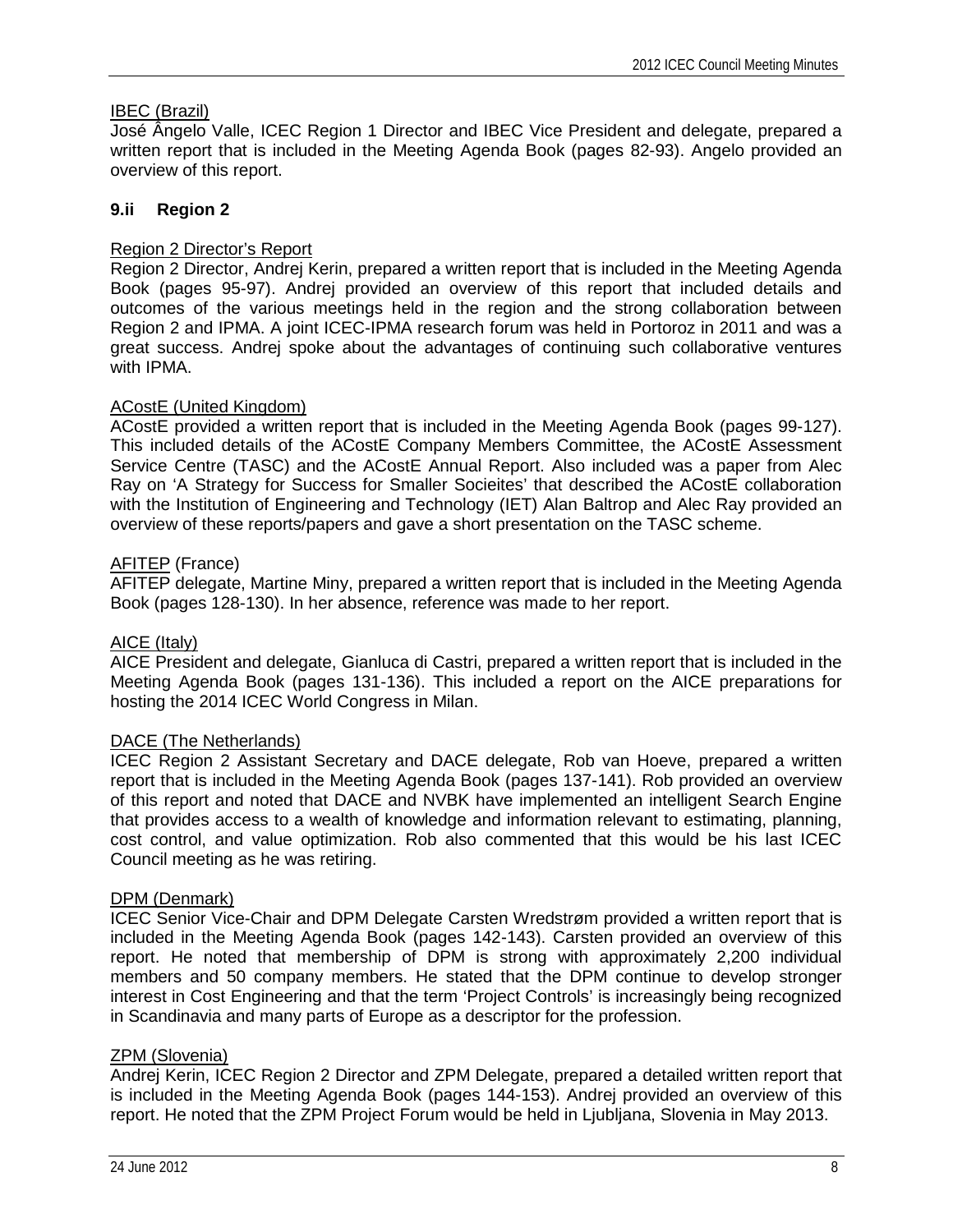#### PMA (Austria)

The PMA prepared a written report that is included in the Meeting Agenda Book (pages 154- 156). In their absence, reference was made to the PMA report.

#### **9.iii Region 3**

#### Region 3 Director's Report

Region 3 Director K.H. Osei Asante provided a detailed written report that is included in the Meeting Agenda Book (pages 158-163). He commented that Region 3 has 9 member associations and that he was working towards encouraging a further 9 associations to join through the collaborative links between ICEC Region 3 and the African Association of Quantity Surveyors (AAQS). Osei spoke about the importance of working closely with the AAQS and recommended that ICEC form a Memorandum of Understanding (MOU) with AAQS. He also spoke about the need to make ICEC's MOU with FIG more operational as FIG has many African members. Being more active with FIG will attract attention from these African members and may engender interest in them joining ICEC. Osei then discussed the difficulty for African members to attend ICEC meetings due to high travel costs in Africa and visa issues.

#### ASAQS (South Africa)

ASAQS Executive Director and Delegate, Larry Feinberg, provided a written report that is included in the Meeting Agenda Book (pages 176-188). This included 4 annexures on accredited universities, model/standard documentation, general services and standard building agreements. Larry provided an overview of this report and noted that ASAQS have 4,200 members and currently accredit 7 universities.

#### GhIS (Ghana)

AAQS President and GhIS delegate, Michael Frimpong, provided a written report that is included in the Meeting Agenda Book (pages 165-166). Michael provided an overview of this report and noted that the need for greater recognition of the QS/CE across the African continent and the establishment of benchmarks for the harmonization of professional fees in Africa. He requested the assistance of ICEC with these areas.

#### IQSK (Kenya)

IQSK delegate, Festus Litiku, provided a written report that is included in the Meeting Agenda Book (pages 192-195). Festus provided an overview of this report. The IQSK was founded in 1994 and has over 600 members. The IQSK hosted the ICEC Region 3 Meeting in 2011 on 26 August at the Leisure Lodge in Mombasa, Kenya in conjunction with the 4th AAQS General Assembly from 24-27 August.

#### MAQS (Mauritius)

MAQS President and delegate, Normanda Mooroogan, provided a written report that is included in the Meeting Agenda Book (pages 170-172). Normanda provided an overview of this report. The MAQS has 78 members and 25 practicing firms. They hold approximately 8 CPD presentations and 1 seminar each year. Normanda noted that the MAQS is very active in working with government departments and assisting them with relevant policy development. A Bill establishing a Council for Quantity Surveyors will soon be passed in the Mauritius Parliament. The MAQS are also working on the development of a 'Guide for Bidding and Estimating' for small contractors.

#### NIACE (Nigeria)

The NIACE provided a written report that is included in the Meeting Agenda Book (pages 189- 191). Charles Mbelede, the NIACE Vice President, provided an overview of this report. Charles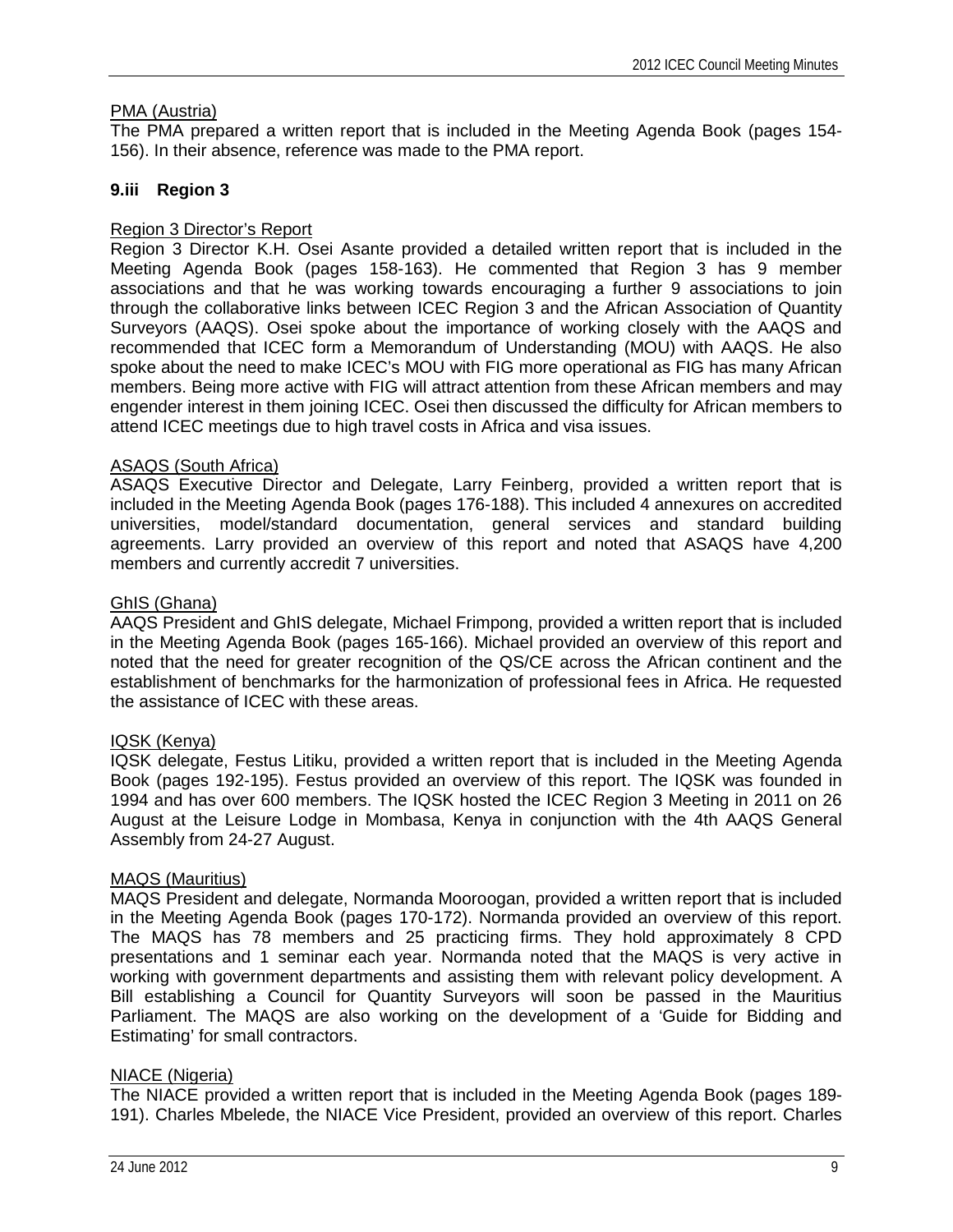noted that the NIACE has an extensive accreditation program with 148 Valuers, 130 Cost Engineers and 5 Engineering Economists currently accredited under the program.

### NIQS (Nigeria)

NIQS Executive Secretary, Dr. Kabiru Ibrahim, provided a written report that is included in the Meeting Agenda Book (pages 173-175). The NIQS currently has a membership base of 6,605 and conduct a number of training program and industry seminars. The NIQS will soon be launching its new Research Policy and Professional Development Policy. They have also established a charity titled the 'NIQS Eagleheart Charity'.

### SAPCI (South Africa)

SAPCI prepared a written report that is included in the Meeting Agenda Book (pages 167-169). In their absence, reference was made to the SAPCI report.

## **9.iv Region 4**

#### Region 4 Director's Report

Region 4 Director and Immediate Past PAQS Chairman, Teoh Wooi Sin, provided a verbal report on Region 4 activities. Wooi Sin noted that the Philippines Institute of Quantity Surveyors had recently joined PAQS and were keen to also apply for ICEC membership. There is also increasing interest in developing quantity surveying associations in Indonesia, Pakistan, Thailand, Vietnam and South Korea. PAQS have invited representatives from this region to attend PAQS meetings as observers and Wooi Sin encouraged ICEC to do the same for ICEC meetings. Wooi Sin then spoke about the development of the PAQS Competency Standards for Quantity Surveyors that could be developed further on a global scale to represent the global cost management profession. This could help in the mutual recognition of the quantity surveyor and the cost engineer around the world. PAQS also has a well established university accreditation scheme based on these Standards that could also be further developed on a global scale and aligned with cost engineering. Wooi Sin concluded by saying that the relationship between ICEC Region 4 and PAQS was strong with most member of PAQS also members of ICEC and all working together for the common purpose of developing the profession in the region.

#### ACES (Australia)

ACES prepared a written report that is included in the Meeting Agenda Book (pages 210-215). In their absence, reference was made to the ACES report.

## AIQS (Australia)

The AIQS CEO, Michael Manikas, provided a written report that is included in the Meeting Agenda Book (pages 201-209). Michael provided an overview of the report. He noted the recent move of the AIQS headquarters from Canberra to Sydney. The AIQS are currently embarking on a strategy to reinvigorate and rebrand the association and profession in Australia. The AIQS have also developed a new marketing program that includes a new annual industry award program titled the 'AIQS Infinite Value Awards' that will culminate in an annual gala awards dinner. The AIQS are producing a new Standard Method of Measurement that includes an abbreviated form of the Method. The AIQS have a strong Young Quantity Surveyors group and have developed a strategic plan to develop this further.

## CECA (China)

CECA provided written reports that are included in the Meeting Agenda Book (pages 198-200). James Sue, a CECA Director, provided an overview of this report. Cost Engineering certification for the registration of cost engineers in China continues to be an important area for the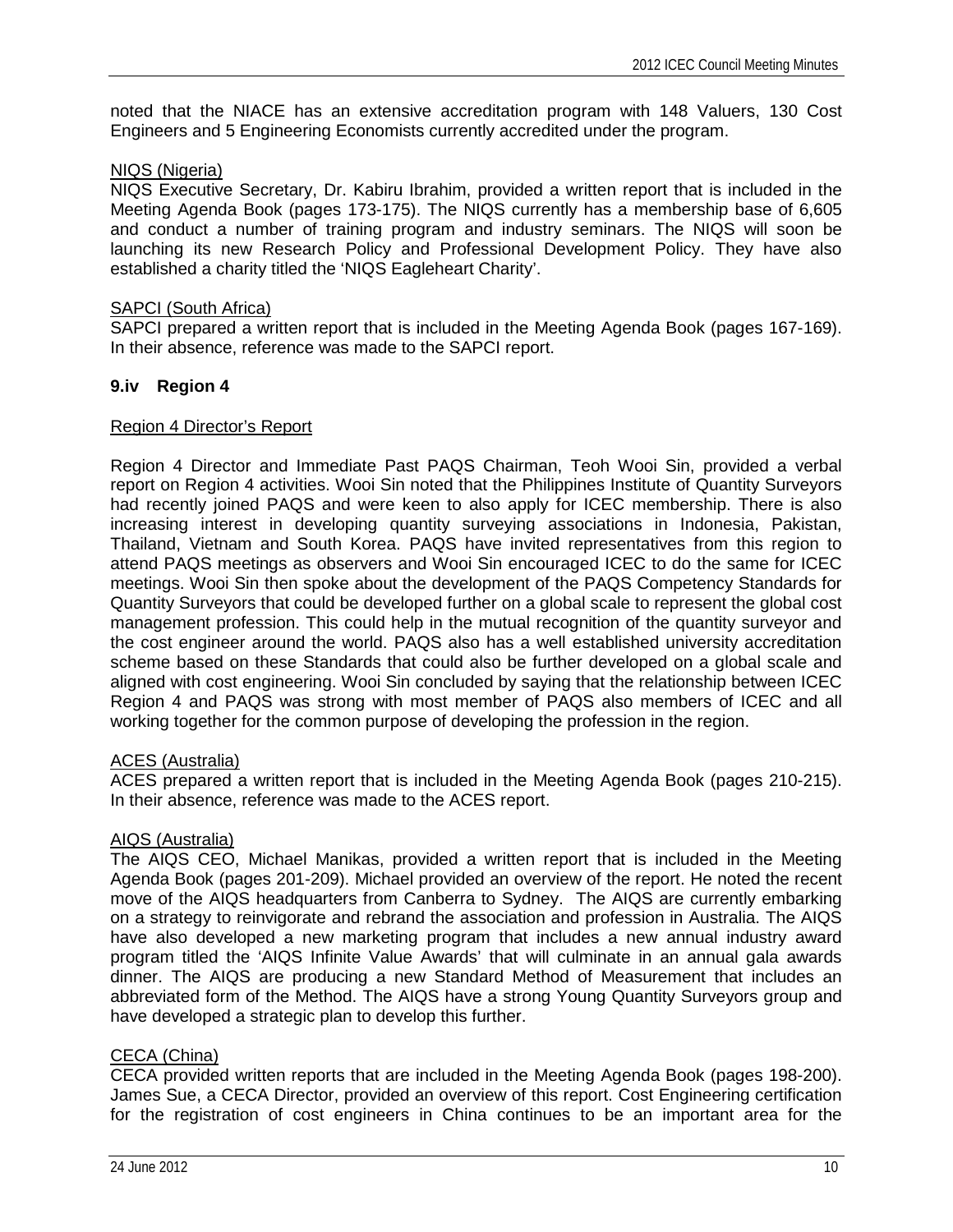profession in China. CECA are working closely with the HKIS on a scheme to achieve mutual qualifications for their members. As at October 2011, 339 HKIS quantity surveying members and 369 CECA members have obtained mutual qualification under this scheme. CECA recently published the 'Standard Consultancy Method of Bidding Price (First Edition)" – the publication provides methods, standard formats and highest quality management methods for cost engineering professionals to adopt at the Bidding phase of projects.

### HKIS (Hong Kong)

The HKIS provided a written report that is included in the Meeting Agenda Book (pages 216- 218). Thomas Ho, the HKIS QSD Chairman & delegate, provided an overview of the report. Thomas noted that Ms Serena Lau recently became the first female president of the HKIS. The HKIS currently has 5,565 qualified members and 2,514 technical, probationer and student members. Of these 2,545 are qualified quantity surveying members. The HKIS will be holding the PAQS Congress and ICEC Region 4 meeting in 2014 in Hong Kong and preparations are already underway. Thomas highlighted that there is a great focus on Building Information Modeling (BIM) in Hong Kong as the government now requires the use of this technology on their projects. The HKIS have established a QS BIM working group to help the profession deal with this. The HKIS continue to develop a number of publications.

### PMA-India

ICEC Technical Vice Chair and PMA India delegate, Adesh Jain, provided a written report that is included in the Meeting Agenda Book (pages 219-221). Adesh provided an overview of this report. He noted that the Project Management Certification Institute (PMCI-India), the National Certification Body of PMA-India, has been operating since 2010. Adesh referred delegates to the PMA Newsletters which are available from the PMA website [\(www.pma-india.org\)](http://www.pma-india.org/). He spoke about the great success of the PMA 'Certificate in Project Management' program with over 10,000 project managers certified under this program over the past 3 years. The PMA have been prolific in the publications field with 8 books published in the past year. Adesh concluded by informing delegates that the annual PMA-India Global Symposium will be held this year from 3-5 December and that a Cost Engineering stream will form part of the symposium for the first time. He invited all ICEC members to attend the symposium and present papers in the cost engineering stream.

#### SISV (Singapore)

The SISV provided a written report that is included in the Meeting Agenda Book (pages 222- 224). ICEC Region 4 Director and SISV delegate, Teoh Wooi Sin, provided an overview of this report. Wooi Sin highlighted that, as with Hong Kong, Building Information Modeling (BIM) is now a key area in the Singapore industry. All government projects must now utilize BIM and this will extend to the private sector by 2015. The SISV are working with their members to assist them with this rapid change in technological use in the industry. Wooi Sin also noted that the SISV are pursuing the development of a Quantity Surveying Act in Singapore.

#### Other Region 4 Reports

Some of the other ICEC Region 4 member associations prepared reports for the PAQS 2011 Board Meeting held in Colombo, Sri Lanka on 24 July 2011. As these reports provide information that is applicable for the ICEC member association reports, permission was obtained from the PAQS Secretary, Ms. Katherine Thiang, to reproduce these reports in the Meeting Agenda Book.

Accordingly, the following written PAQS member reports were noted and included in the Meeting Agenda Book on the pages as indicated: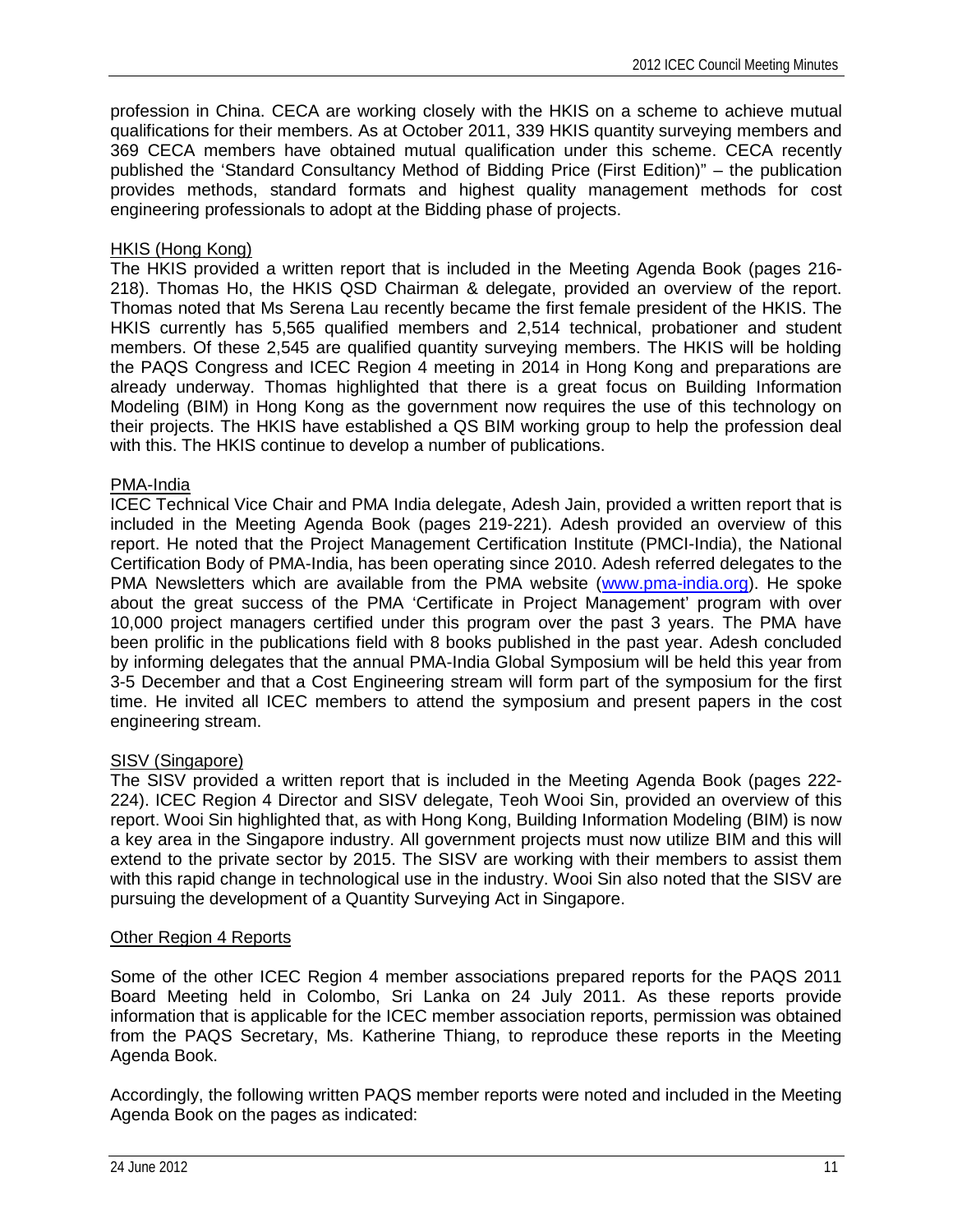BSIJ – Japan (pages 225-226)

IQSSL – Sri Lanka (pages 235-237)

NZIQS – New Zealand (pages 233-234)

RISM – Malaysia (pages 227-232)

## 10.0 Co-Operation With Other Bodies

## **10.a African Association of Quantity Surveyors (AAQS)**

KH Osei Asante (ICEC Region 3 Director), Egon Wortmann (ICEC Region 3 Assistant Secretary) and Michael Frimpong (AAQS President) provided commentaries on AAQS activities. The relationship between ICEC and AAQS continues to strengthen and they are encouraging more AAQS member associations to join ICEC in the near future. Osei repeated his view from his Region 3 Director's report that ICEC should take steps to sign an MOU with the AAQS to formalize the relationship. The AAQS are developing a location cost factor model for Africa akin to that developed by John Holmann from the AACE and Osei highlighted the benefits for the AAQS in liaising with John and the AACE on their project. Egon noted that Region 3 Meetings are normally held in conjunction with AAQS events and congresses and this provides many opportunities for collaboration. For example, this could be extended to joint AAQS/ICEC CPD seminars. Michael spoke about the need for ICEC/AAQS to collaborate more closely for mutual benefit.

## **10.b International Federation of Surveyors (FIG) – Commission 10**

Gianluca di Castri and Roger Batten provided a verbal report on FIG activities. Robert Sinkner, from the Czech Republic, became the new chair of FIG Commission 10 in 2011. Andrew Morley, from CICES, was the previous Commission 10 chair. As CICES are a member of both ICEC and FIG the link that Andrew provided for the two organizations was very valuable. Gianluca and Roger emphasized the importance of working more closely with FIG. They noted that the 2013 FIG Working Week and General Assembly is scheduled to be held in Abuja, Nigeria from 6-10 May. They suggested that the ICEC Region 3 Meeting could be held in conjunction with this General Assembly.

## **10.c International Project Management Association (IPMA)**

Alexia Nalewaik (ICEC Administrative Vice Chair) and Andrej Kerin (ICEC Region 2 Director) spoke about the ongoing collaboration with IPMA. A newly revised MOU with IPMA had been drafted and was due to be signed soon after the meeting during the Congress. ICEC and IPMA held a joint research forum in Portoroz in 2011 and further plans are in place for joint forums/congresses. This includes the possibility of ICEC co-hosting the 2013 IPMA Congress in Croatia. IPMA observers at the meeting, Brane Semolic and Pieter Steyn then spoke about the great interest that IPMA had in collaborating with ICEC. Brane then gave a short presentation on the IPMA organization.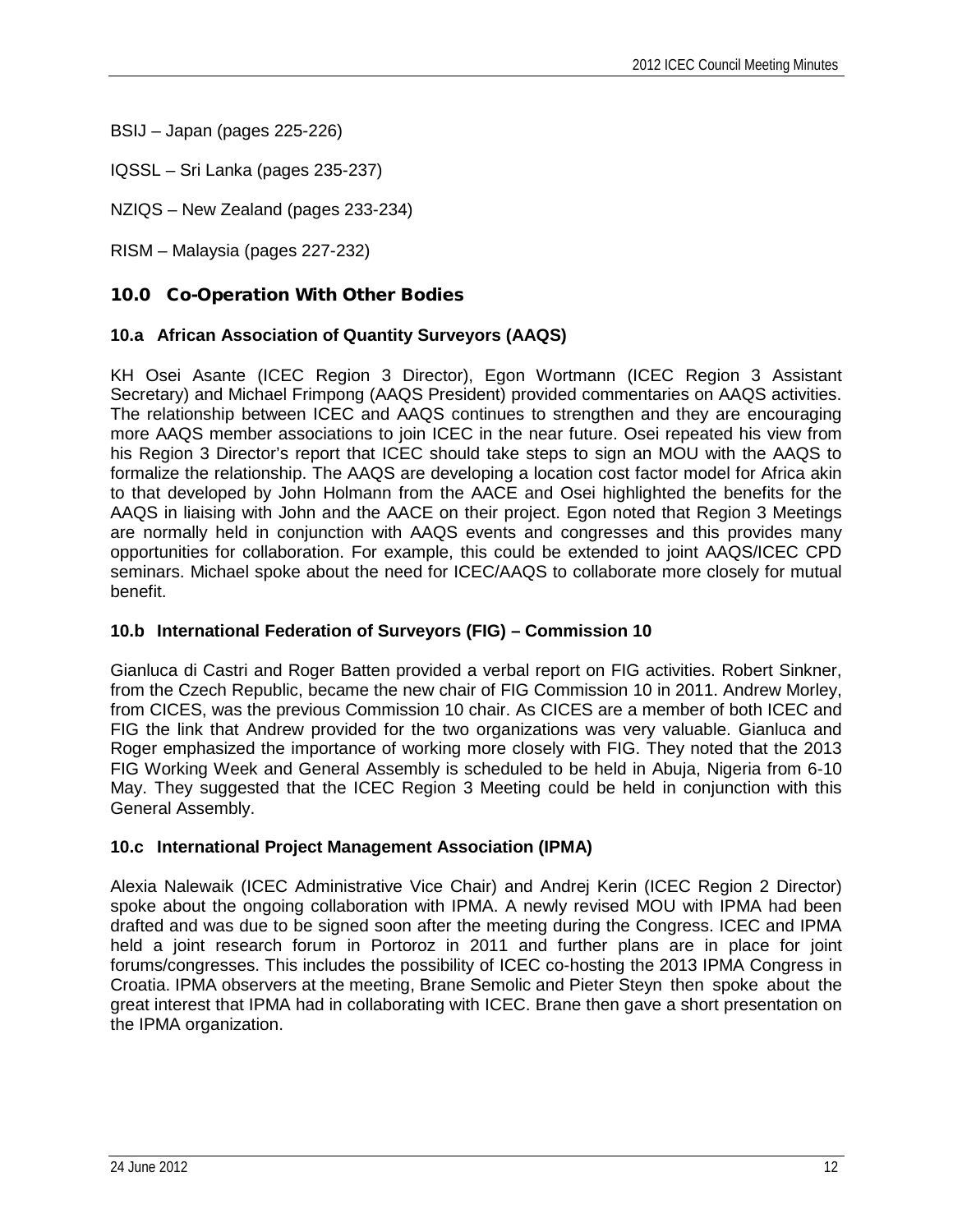### **10.d Pacific Association of Quantity Surveyors (PAQS)**

Teoh Wooi Sin provided a verbal report on ICEC's collaboration with PAQS. He noted that all but two PAQS member associations were also members of ICEC which provides a good indication of the strong ties between the two organizations. He suggested that ICEC should take steps to sign an MOU with PAQS to formalize the relationship.

#### **10.e Royal Institution of Chartered Surveyors (RICS)**

Ong See Lian, RICS Global President and RISM delegate, provided a verbal overview of RICS activities during his term and highlighted the opportunities for ICEC and RICS to collaborate for the mutual benefit of not only the associations but the global profession. Ong See Lian spoke about the importance of collaboration around the globe to raise global professional standards in the cost management field. ICEC Chair, Murtala Oladapo, then spoke about the successful meeting he and other ICEC officers had with Ong See Lian at the RICS Headquarters in London in October 2011. These discussions led to an agreement for ICEC and the RICS to form a Memorandum of Co-Operation (MOC). The MOC had been drafted and was due to be finalized after the meeting. The MOC was formally signed at the Congress Gala Dinner on 27 June.

#### 11.0 International Congresses

#### **11.a 2014 9th ICEC World Congress – Region 2 (Milan, Italy)**

Gianluca di Castri provided a verbal overview of preparations for the 2014  $9<sup>th</sup>$  ICEC World Congress on behalf of AICE, the hosts of the event. He also referred delegates to his written AICE member report that provided further details on the event (included in the Meeting Agenda Book – pages 133-136). The Congress will be held from 21-23 October 2014 in Milan, Italy with the ICEC Council meetings scheduled for 19-20 October 2014. AICE have engaged a professional events firm to assist with the Congress. Gianluca distributed a Congress brochure to meeting delegates and noted that the AICE have a stand at the Durban Congress to help promote the event to Congress delegates. A presentation on the 2014 event was also scheduled at the closing ceremony of the Durban Congress.

## **11.b 2016 10th ICEC World Congress – Region 1 (Brazil Proposal)**

Joice Dias Ramundo (IBEC Director), José Ângelo Valle (ICEC Region 1 Director) and Jose Chacon De Assis (IBEC Vice President and Delegate) gave an excellent bid/presentation for the hosting of the 2016 10<sup>th</sup> ICEC World Congress in Rio De Janeiro, Brazil. The actual proposed dates for the Congress have yet to be determined.

#### *KH Osei Asante (GhIS) moved, seconded by Roger Batten (ICEC Advisory Committee Chair), that Rio De Janeiro, Brazil be confirmed as the venue for the 2016 Congress with IBEC the host association. This was approved unanimously by the Council delegates.*

#### **11.c 2018 11th ICEC World Congress – Region 4**

Peter Smith commented that potential proposals for hosting the 2018 Congress were still being discussed by Region 4 member associations in collaboration with PAQS. The AIQS have expressed interest in hosting the 2018 Congress in Sydney, Australia. This will be discussed further at the next Region 4 meeting and PAQS Congress in 2013 in China.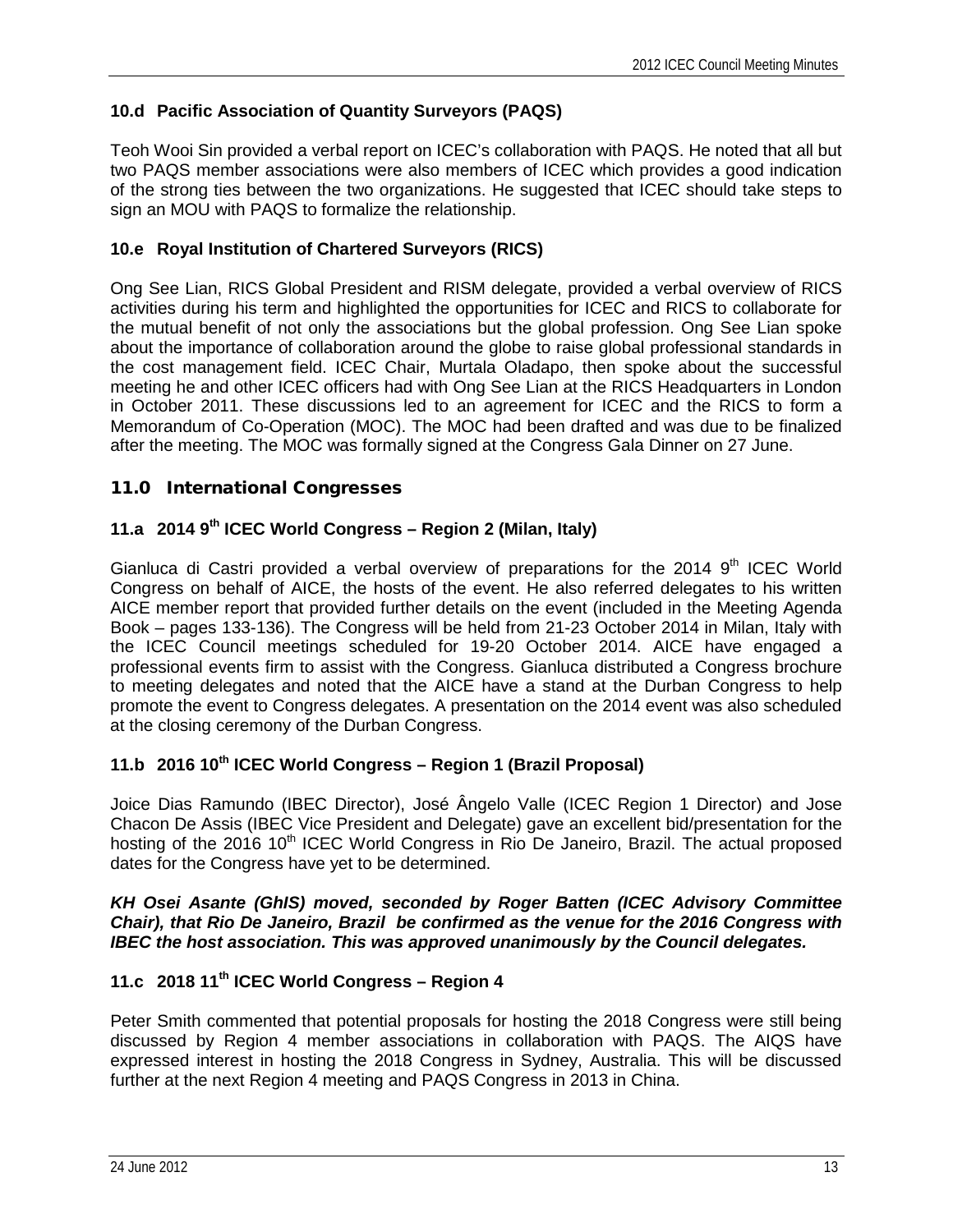*Note:*

*At this juncture it was agreed that the meeting should jump to Agenda Items 18-21 to make sure that appropriate time was allowed for these important items. After addressing these items the meeting returned to Agenda Item 12 and the original schedule. However, these meeting minutes*  will follow the original meeting agenda schedule for the purposes of practicality and ease of *reference to the Meeting Agenda Book.*

## 12.0 ICEC Region Meetings 2010-2012

## **12.a Region 1**

Region 1 meetings are normally held in conjunction with the AACE Annual General Meetings. The 2010 Region 1 Meeting was held in Atlanta, USA on 29 June during the 54<sup>th</sup> AACE Annual General Meeting. The meeting minutes are included in the Meeting Agenda Book (pages 246- 250). The 2011 Region 1 Meeting was held in Anaheim, California, USA on 21 June during the 55<sup>th</sup> AACE Annual General Meeting. This included a meeting with AACE Executive Officers. The meeting minutes are included in the Meeting Agenda Book (pages 251-252).

## **12.b Region 2**

The 2010 Region 2 Meeting was held in Copenhagen, Denmark on 20 November during the Nordnet Symposium. The meeting minutes are included in the Meeting Agenda Book (pages 254-264). The 2011 Region 2 Meeting was held in London on 29 October. The meeting minutes are included in the Meeting Agenda Book (pages 265-273).

A number of other meetings were held in Region 2 as follows:

| - ICEC/IPMA International Research Forum - Portoroz, Slovenia |
|---------------------------------------------------------------|
| - ICEC Chair/ACostE Meeting, London                           |
| - ICEC/ICES Meeting, London                                   |
| - ICEC Executive Meeting, London                              |
| - ICEC Executive Meeting (prior to Region 2 Meeting), London  |
| - ICEC/RICS Meeting, London                                   |
| - ICEC Chair - ACostEAnniversary Dinner, Coventry, UK         |
|                                                               |

The minutes for these meetings are included in the Meeting Agenda Book (pages 274-288).

## **12.c Region 3**

The 2010 Region 3 Meeting was held in Capetown, South Africa on 30 October in conjunction with the 2010 ASAQS Conference. The meeting minutes are included in the Meeting Agenda Book (pages 290-295). The 2011 Region 3 Meeting was held in Mombasa, Kenya on 26 August in conjunction with the 4<sup>th</sup> AAQS General Assembly. The meeting minutes are included in the Meeting Agenda Book (pages 296-301).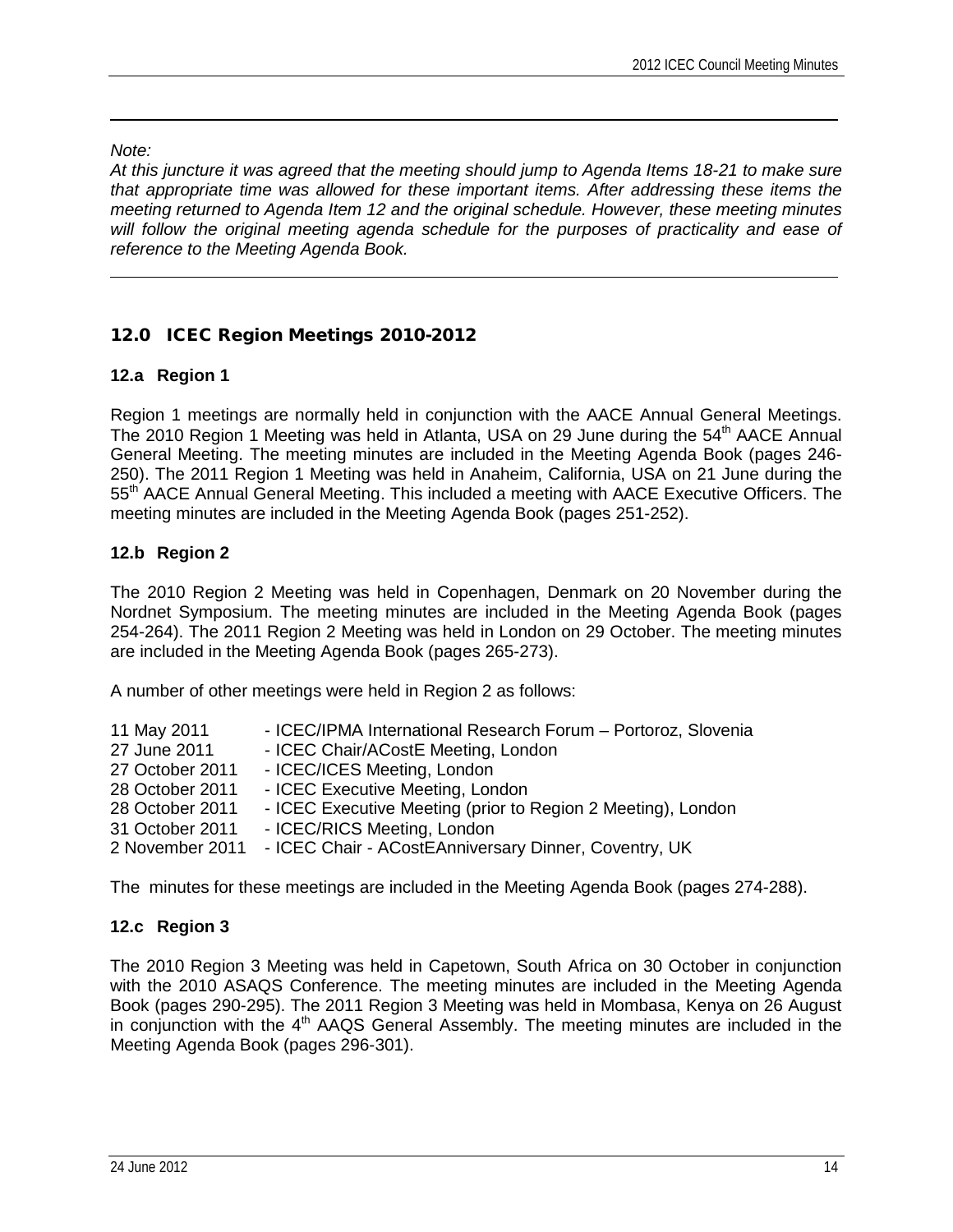## **12.d Region 4**

Region 4 meetings are normally held in conjunction with the PAQS Annual Congresses. In 2010 the ICEC Council Meeting and 7th ICEC World Congress/14th PAQS Congress were held in Singapore from July 23-27. Accordingly, a separate Region 4 meeting was not required as the ICEC Council Meeting was held in Region 4. The 2011 Region 4 Meeting was held in Colombo, Sri Lanka on 24 July in conjunction with the 2011  $15<sup>th</sup>$  PAQS Congress. The ICEC Region 4 meeting was incorporated in the PAQS Board Meeting. Therefore the PAQS Board meeting minutes double as the minutes for the ICEC Region 4 meeting. Permission was granted from Ms. Katherine Thiang (RISM) to publish the PAQS Board Meeting Minutes. These meeting minutes are included in the Meeting Agenda Book (pages 303-316).

## 13.0 Future Region Meetings

## **13.a Region 1**

The 2012 Region 1 meeting will be held in conjunction with the AACE 56<sup>th</sup> Annual General Meeting in San Antonio, TX, USA being from 8-11 July. The 2013 Region 1 meeting will be held in Rio De Janeiro (date/venue to be decided).

## **13.b Region 2**

The 2012 Region 2 meeting will be held in Milan, Italy on 24 November. The venue and date for the 2013 meeting has not been determined yet.

## **13.c Region 3**

The 2012 Region 3 meeting will nt be required due to the 2012 ICEC Council Meeting being held in Region 3 (Durban, South Africa). The venue and date for the 2013 meeting has not been determined yet but may possibly be held in conjunction with the 2013 FIG Working Week and General Assembly that is scheduled to be held in Abuja, Nigeria from 6-10 May.

## **13.d Region 4**

Region 4 meetings will be held in conjunction with the PAQS Annual Congresses. The 2012 Region 4 meeting will be held on 8 July in conjunction with the  $16<sup>th</sup>$  PAQS Congress & PAQS Board Meeting in Brunei Darussalam. The 2013 Region 4 meeting will be held in conjunction with the  $17<sup>th</sup>$  PAQS Congress being held in Xi'an, China from 18-21 May.

## 14.0 Communications & ICEC Website

The ICEC Secretariat and Executive Officers continue to implement and explore ways of improving communication and sharing of information amongst member associations and the individual members of these associations in particular. This continues to be one of the greatest challenges facing ICEC. Peter Smith's Secretary-Treasurer's Report (Item 5.h.i) and the Secretariat Report (Item 5.h.ii) by ICEC Administrative Secretary Anna Pappalardo provided an outline of current initiatives and suggestions for improving communications. The following agenda items (included in the Meeting Agenda Book pages 318-342) provided a further update on these developments.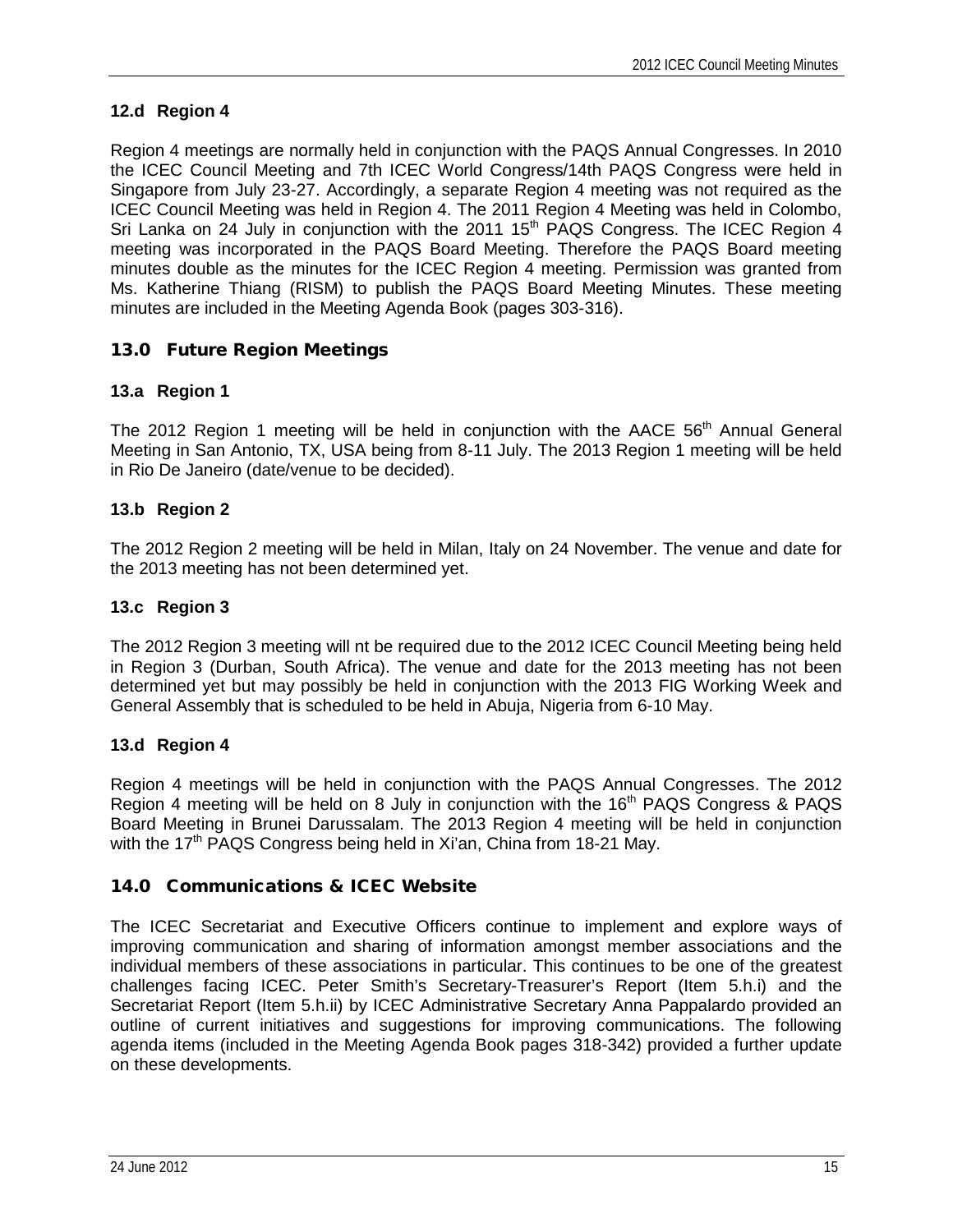## **14.a International Cost Management Journal (ICMJ)**

Peter Smith provided a quick overview of the ICEC International Cost Management Journal (ICMJ). The ICMJ is a peer reviewed on-line journal that features a collection of the best papers and articles that have been previously published in conference proceedings, symposia or journals produced by ICEC and ICEC member associations. It is a perpetual journal which allows papers to be submitted and included at any time. The ICMJ provides a great opportunity for ICEC member associations to acknowledge high quality contributions to their publications and conference proceedings. The journal effectively contains the 'best of the best' papers published around the world by member associations. It provides a single-source means of publishing high quality papers produced worldwide in the fields of Cost Engineering, Quantity Surveying and Project Cost Management. Peter encouraged member associations to contribute papers to the journal.

## **14.b International Roundup Newsletter**

Peter Smith provided a quick overview of the ICEC International Roundup Newsletter. The newsletter is published twice a year in March and October. The new version of the newsletter (first published in March 2010) has been very well received. ICEC Administrative Secretary Anna Pappalardo continues to do tremendous work with the newsletter but still has difficulty in getting member associations to contribute news, information and articles. Peter encouraged members to contribute to the newsletter and highlighted that it provided an excellent means of promoting their activities.

## **14.c Promotional Materials**

Peter Smith spoke briefly about the need for ICEC to develop further promotional materials. Peter noted that the ICEC marketing brochure is available on the ICEC website and provided a copy in the Meeting Agenda Book (pages 325-326).

## **14.d ICEC Prospective Member Information Kit**

Peter Smith provided a quick overview of the ICEC Information Kit for Prospective Members Peter noted that the Kit is available for download on the ICEC website and provided a copy in the Meeting Agenda Book (pages 327-342).The kit will also be useful for existing ICEC members to help them explain the benefits/services that ICEC provides for their individual members.

## **14.e Improving ICEC Communications**

Peter Smith emphasized the need for ICEC to continue to improve communications both within and outside the organization particularly with respect to individual members of ICEC associations. He referred delegates back to his Secretary-Treasurer's report (Item 5.h.i) and the Secretariat Report (Item 5.h.ii) where this issue has also been covered.

## **14.f ICEC Website**

Peter Smith noted that the ICEC website has been substantially improved during 2010-12. The website has moved from a HTML platform to a 'content based' format utilizing the 'Word Press' platform. This is a commonly used platform for websites and provides a more user-friendly format for the Secretary-Treasurer and the ICEC Administrative Secretary to work with. However, Peter noted that the website needed further improvement particularly in terms of the 'professional image' of the site and the content. This has been discussed at various Region and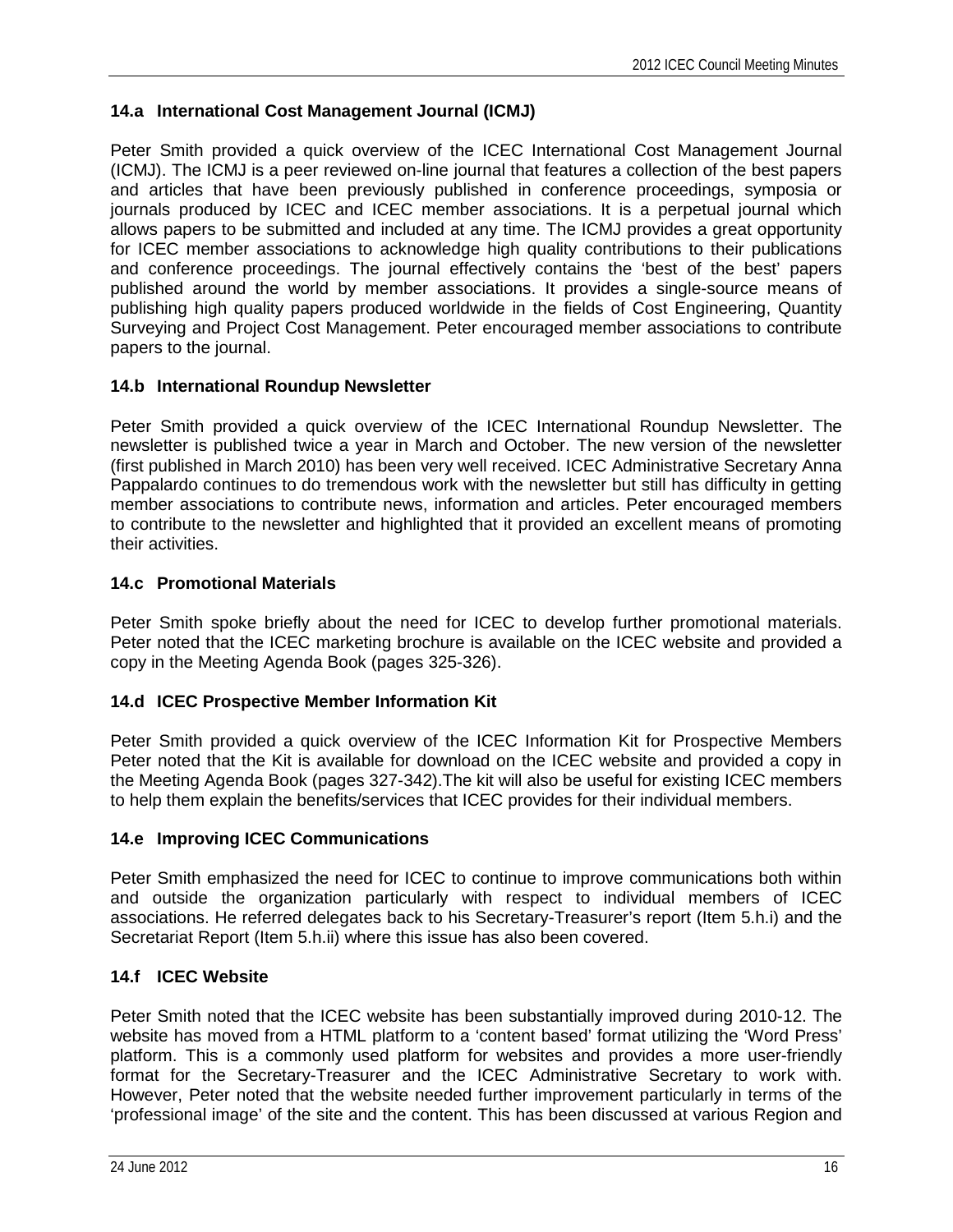Executive meetings during 2010-12. Further discussion was then held on this topic. It was agreed that Peter would work with the members of the ICEC Executive during 2012-14 to implement measures to improve the website.

## 15.0 ICEC Accreditation of Certification and CPD Programs

Details of the ICEC Accreditation system are included in the Meeting Agenda Book (pages 343- 349). Peter Smith provided a quick overview of this accreditation system and encouraged member associations to submit their various certification and CPD programs for accreditation. Alan Baltrop (ACostE) then gave a presentation on the ACostE Tiered Accreditation program. Details of the program are included in the Meeting Agenda Book pages 350-352). This program is accredited by ICEC and Alan provided meeting delegates with a good insight into a very successful program. The program maps into the UK's Engineering Council Requirements for Chartered Engineer, Incorporated Engineer and Engineering Technician. The Framework of the program allows practitioners from all academic and non-academic backgrounds to register and progress through the professional levels of Enrolled Registered Incorporated and Certified Professional, all mapped back to the Engineering Council requirements. This enables the ACostE to demonstrate equivalence to those requirements, with the Certified Professional having equivalence to the Chartered status and Enrolled status to the Engineering Technician. Overall this novel approach enables the above group of disciplines, who could never meet the requirements of the main professional bodies for engineering work experience, to demonstrate their professional level in their own practice skills.

## 16.0 United Nations/UN Habitat

ICEC Chair, Murtala Oladapo, provided a written report on ICEC's NGO Roster Consultative Status with the United Nations that is included in the Meeting Agenda Book (pages 354-355). Murtala provided an overview of this report and Peter Cox, Immediate Past ICEC Chair, provided a further update. Discussion was held on the need to prepare papers/bulletins on ICEC's NGO status to better inform member associations and their members about this status and how it can be acted upon. It was agreed that Peter Smith would work with Murtala and Peter Cox in preparing this information for members.

## 17.0 Obligations and Advantages of ICEC Member Societies

This agenda item was included as a reminder to members. Details of the obligations and advantages of ICEC membership are included in the Meeting Agenda Book (pages 356-358). Due to time constraints, this item was not discussed and meeting delegates were referred to the Meeting Agenda Book and ICEC website for further details.

## 18.0 Humphreys Award for Young and Student Members

Peter Smith provided a written report on the Humphreys Award that is included in the Meeting Agenda Book (page 360) along with details of the award criteria (page 361). Awards are available in each of the fields of Cost Engineering (CE), Quantity Surveying (QS) and Project Management (PM). A total of 8 papers were submitted for the award. There were 2 submitted for the Quantity Surveying Award, 3 for the Cost Engineering Award and 3 for the Project Management Award. Papers were submitted by the South African Association of Quantity Surveyors (ASAQS), the China Cost Engineering Association (CECA), the New Zealand Institute of Quantity Surveyors (NZIQS), the Singapore Institute of Surveyors and Valuers (SISV) and the Slovenian Project Management Association (ZPM).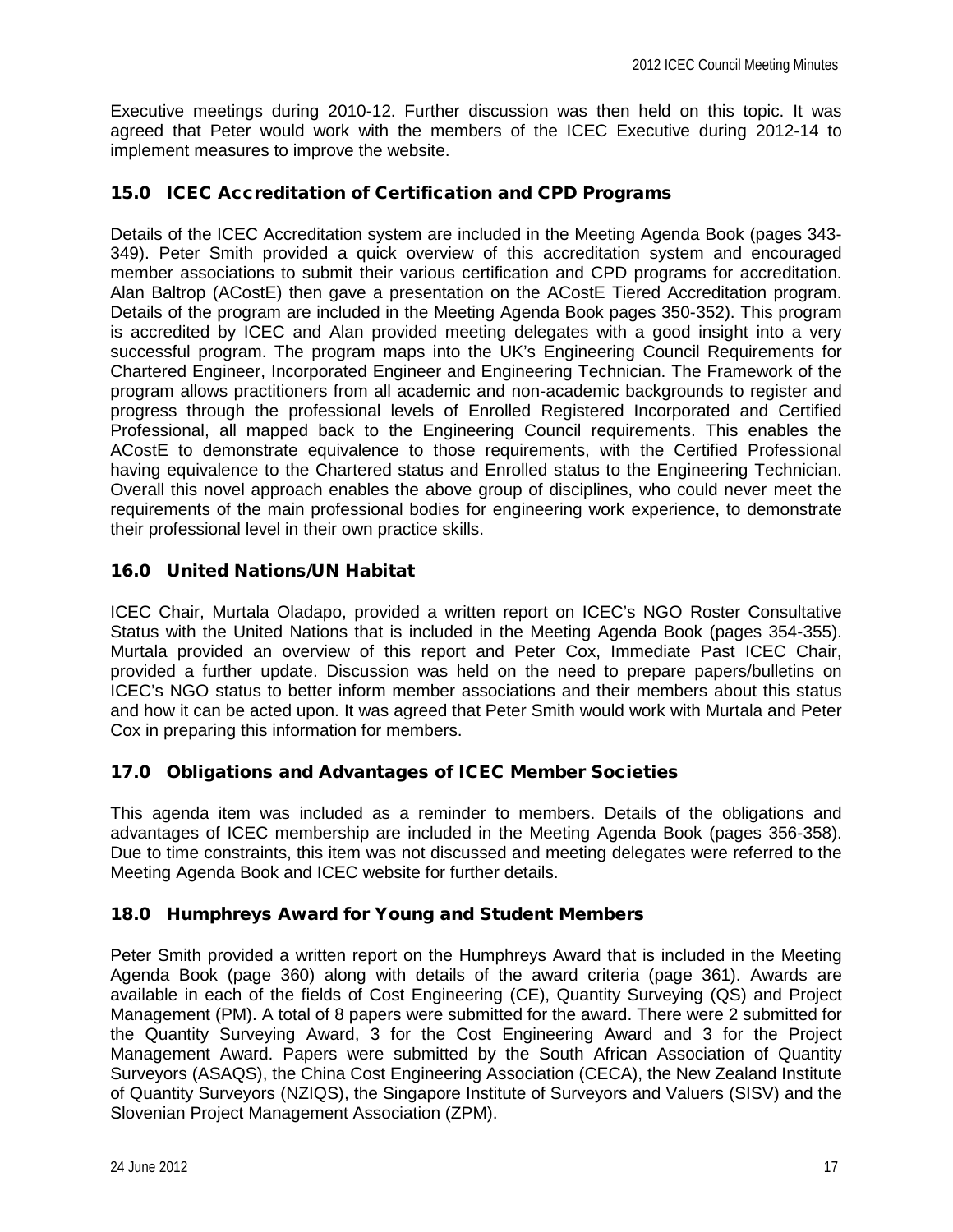Peter Smith noted that the Award Committee felt that all of the papers submitted were of a high standard and, as there can only be one winner in each category, they decided that it would be appropriate to award a 'Certificate of Recognition' for the papers that didn't win.

The 2012 Kenneth K. Humphreys Outstanding Paper Award Winners were:

Quantity Surveying Award Michael Van Der Merwe (South Africa – ASAQS) Paper Title: The Importance Of External Walls In Energy Efficiency Of Buildings Cost Engineering Award Yin Lin-Lin (China – CECA) Paper Title: Economic Analysis Of Solar Photovoltaic Based On Life Cycle Costing Project Management Award Ang Yu Qian (Singapore – SISV) Paper Title: Benefits and ROI Of BIM For Multi-Disciplinary Project Management

Certificates of Recognition were awarded to:

Marcel Frei (New Zealand – NZIQS) Chi Lin (China – CECA) Sun Lu (China – CECA) Jaco Pieterse (South Africa - ASAQS) Lovro Krajnc (Slovenia – ZPM)

These awards and certificates will be presented at the ICEC World Congress gala dinner on 26 June.

## 19.0 Election of Officers for 2012-14

The nominations from the ICEC Nominating Committee for ICEC Executive Officer positions and co-opted positions for 2012-14 are included in the Meeting Agenda Book (page 363). No additional nominations were received.

Therefore, the nominees were all declared elected. They are:

#### Executive Officers

#### Regional Directors

Region 2 Director - Gianluca di Castri (AICE - Italy) Region 2 Assistant Director - Alec Ray (ACostE - United Kingdom) Region 3 Director **- Robert Pearl (ASAQS - South Africa)**<br>Region 4 Director - Teoh Wooi Sin (SISV - Singapore)

- Chair **Chair** Carsten Wredstrøm (DPM Denmark)
- Senior Vice Chair **Chair** Alexia Nalewaik (AACEI United States)
- Administrative Vice Chair TT Cheung (HKIS Hong Kong)
- Administrative Vice Chair Kwadwo Osei-Asante (GhIS Ghana)
- Technical Vice Chair  **Andrej Kerin (ZPM Slovenia)**
- Secretary General Peter Smith (AIQS Australia)
- Immediate Past Chair Murtala Oladapo (NIQS Nigeria)
- Region 1 Director José Ângelo Valle (IBEC Brazil)
	-
	-
	-
	- Teoh Wooi Sin (SISV Singapore)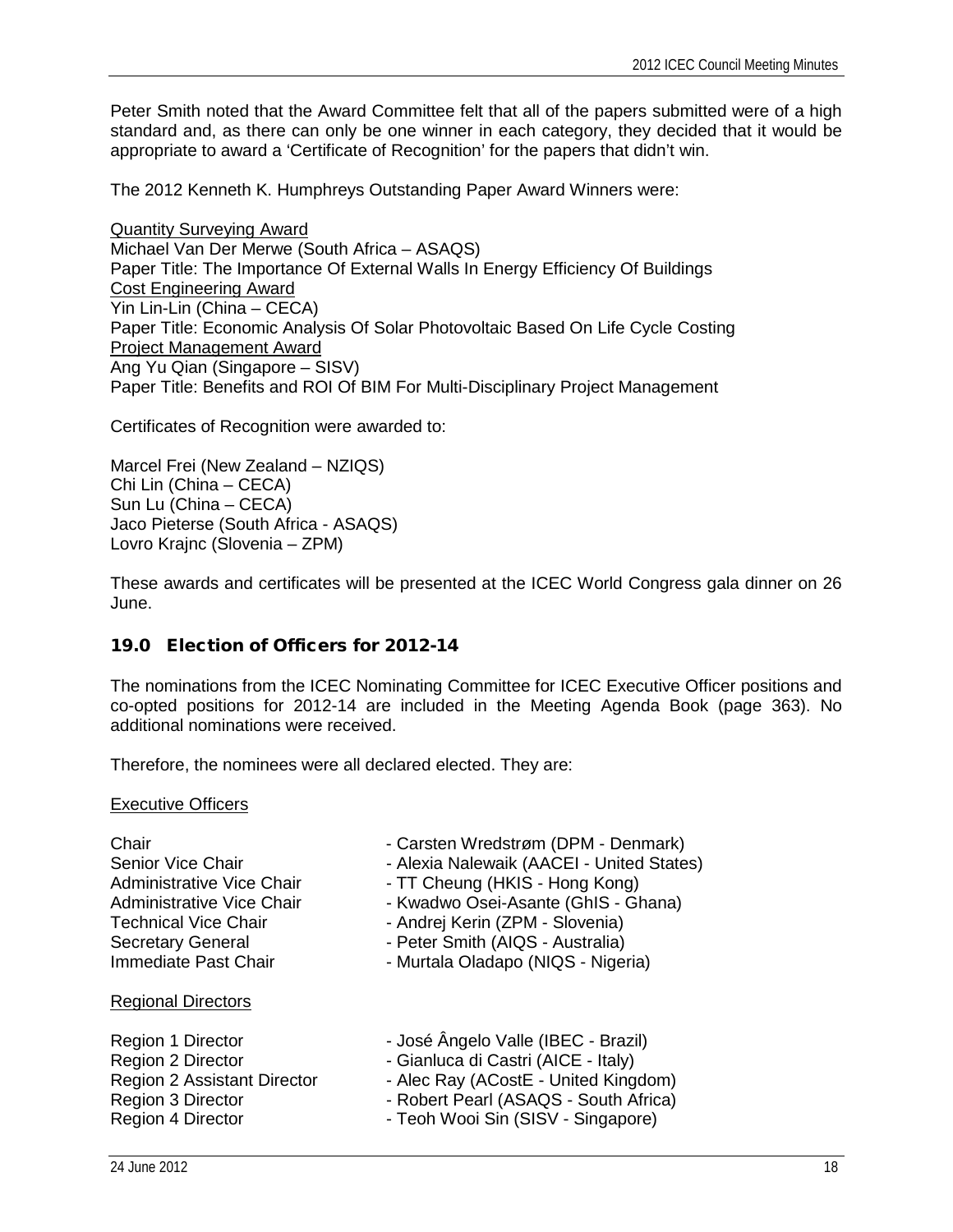#### Regional Assistant Secretaries

Region 2 Assistant Secretary - Martine Miny (AFITEP - France) Region 4 Assistant Secretary - HH Kwan (RISM - Malaysia)

- Region 1 Assistant Secretary Madhu Pillai (AACE United States)
	-
- Region 3 Assistant Secretary Egon Wortmann (ASAQS South Africa)
	-

| <b>ICEC Advisory Board</b> |  |
|----------------------------|--|
| Chair                      |  |
| New Board Member           |  |
| New Board Member           |  |

- Roger Batten (ACostE United Kingdom)
- Adesh Jain (PMA India)
- Ong See Lian (RISM Malaysia)

The new ICEC Governance Structure approved under Agenda Item 6 requires further nominations for new ICEC officer positions that have been created under this structure. These involve the positions of Deputy Region Directors. As detailed in Agenda Item 6, this nomination process will occur in consultation with the 2012-14 ICEC Executive, Regional Officers and the Nominating Committee. The Nominating Committee will then put forward nominations for approval by the Council. It was agreed that this process should occur as soon as possible and ideally the new positions filled by approximately November 2012.

#### 20.0 ICEC Budget and Subscription Fees for 2012-14

Peter Smith provided a written report on the proposed ICEC Budget and Subscription Fee Structure that is included in the Meeting Agenda Book (page 365).

Peter provided an overview of the report and noted that ICEC membership subscription fees have basically remained the same since April 2004. The only difference since then has been brought about by the change in the currency of fees from US\$ to A\$ in 2008 and the conversion rate used at the time.

Peter noted that this raises the question of whether subscription fees should be increased to counter the effects of inflation and to provide greater scope for improving ICEC services. Peter commented that the ICEC Executive Officers had discussed this issue prior to the Council Meeting and felt that the need for higher subscription fees needed to be balanced against the capacity of member associations to pay these higher fees particularly given the problems created by the recent global financial crisis. There was a consensus amongst the Executive that ICEC subscription fees and other fees should not change.

Therefore Peter Smith proposed that there be no change to the ICEC Subscription and Fee Structure for the 2012-14 term. Additionally, he proposed that a maximum annual certification fee of A\$ 2,500.00 be established for ICEC accredited certification/CPD programs as many of these programs have been very successful with large numbers of certified members (the accreditation fee is based on the number of certified individuals.

*Accordingly, Teoh Wooi Sin (SISV) moved, seconded by Alec Ray (ACostE), that there be no change to the ICEC Subscription and Fee Structure for the 2012-14 term and that a maximum annual certification fee for ICEC accredited certification/CPD programs be approved and set at A\$ 2,500.00. This was approved unanimously.*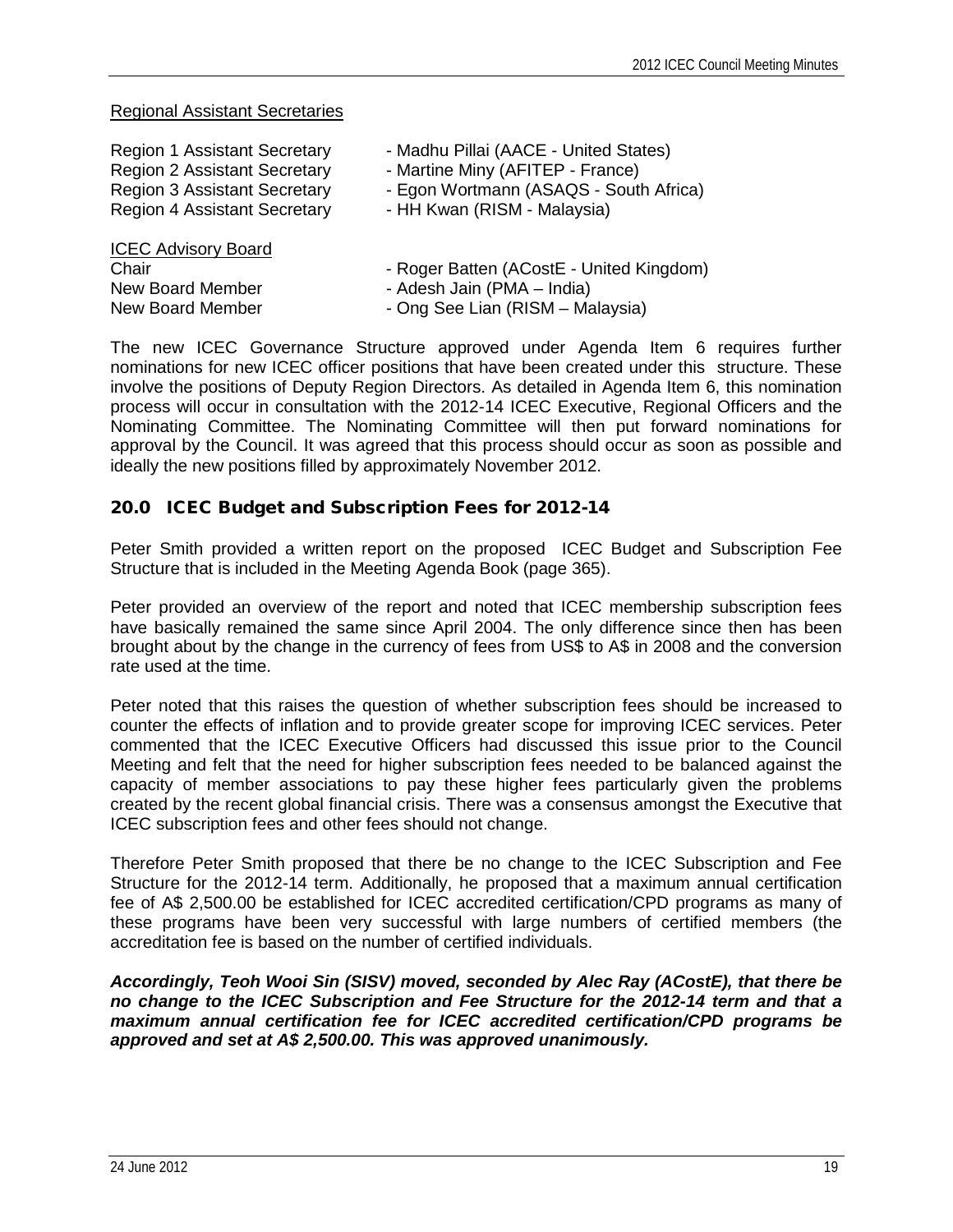The approved **ICEC Subscription and Fee Structure for 2012-14 (in A\$)** is therefore as follows:

| <b>Annual Membership Fees (Full Members)</b>                                                               | $A\$$                                |
|------------------------------------------------------------------------------------------------------------|--------------------------------------|
| Fee per individual member<br>Fee per organisational member<br>Minimum annual fee<br>Maximum annual fee     | 0.65<br>16.00<br>425.00<br>10,700.00 |
| <b>Annual Membership Fees (Associate Members)</b>                                                          |                                      |
| Fee per individual member<br>Fee per organisational member<br>Minimum annual fee                           | 2.00<br>20.00<br>100.00              |
| <b>International World Congress &amp; Forum Fees</b>                                                       |                                      |
| International World Congress - Fee per delegate<br>(Note – No maximum fee for International World Congress | 55.00                                |
| ICEC Endorsed Forums - Fee per paid delegate<br><b>ICEC Endorsed Forums - Maximum forum fee</b>            | 20.00<br>5,700.00                    |
| <b>Annual Certification/CPD Program Fees</b>                                                               |                                      |
| Fee per certified individual<br>Maximum certification fee                                                  | 2.85<br>2,500.00                     |

Peter Smith then presented the proposed 2012-14 Budget that is included in the Meeting Agenda Book (page 366). He commented that the ICEC Executive Officers had also discussed this budget prior to the Council Meeting. There was a consensus amongst the Executive that the budget was appropriate for the 2012-14 term.

Discussion was then held on the proposed budget. It was suggested that an allowance be included for Publications and Marketing Materials. Accordingly, the Regional Secretariat Expenses were reduced by \$1,000 to \$1,500 with \$1,000 allowed for Publications and Marketing **Materials**.

*Accordingly, Teoh Wooi Sin (SISV) moved, seconded by Alec Ray (ACostE), that the proposed 2012-14 Budget as presented in the Meeting Agenda Book (page 132) (with the above adjustment for Publications/Marketing Materials) be approved. This was approved unanimously.*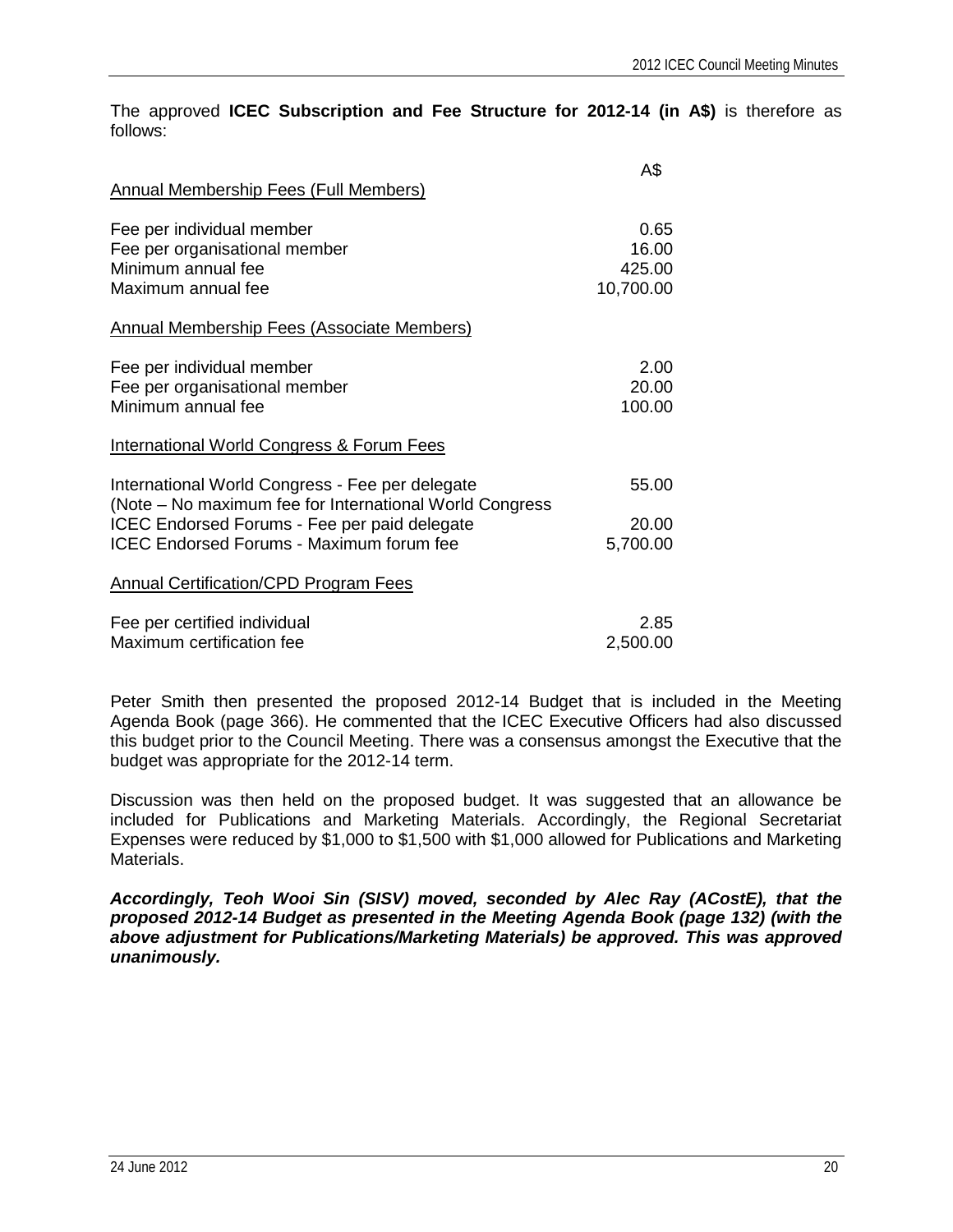The approved **ICEC Budget for 2012-14 (in A\$)** is therefore as follows:

|                |                                                     | A\$       |
|----------------|-----------------------------------------------------|-----------|
|                | Income                                              |           |
| 1.             | <b>ICEC Account - Interest</b>                      | 9,000.00  |
| 2              | <b>ICEC Accreditation Fees</b>                      | 7,000.00  |
| 3              | <b>ICEC Forums</b>                                  | 0.00      |
| 4              | <b>ICEC International Congress Levy</b>             | 15,000.00 |
| 5              | <b>Subscriptions &amp; Prior Year Subscriptions</b> | 64,500.00 |
| 6              | Miscellaneous                                       | 500.00    |
|                |                                                     | 96,000.00 |
|                | <b>Expenditure</b>                                  |           |
| 1              | <b>Chair Expenses</b>                               | 7,500.00  |
| 2              | <b>Congress Expenses</b>                            | 1,750.00  |
| 3              | Gifts & Awards                                      | 750.00    |
| 4              | Secretariat Services & Office Expenses              | 50,500.00 |
| 5              | <b>Secretary-Treasurer Expenses</b>                 | 26,500.00 |
| 6              | <b>Regional Secretariat Expenses</b>                | 1,500.00  |
| $\overline{7}$ | <b>Publications/Marketing Materials</b>             | 1,000.00  |
| 8              | Website Maintenance/Development                     | 5,000.00  |
| 9              | Miscellaneous                                       | 1,500.00  |
|                |                                                     | 96,000.00 |

**(Note: ICEC Member organizations must ratify the Subscription and Fee Structure within 90 days after the posting of these minutes on the ICEC website in order for them to take effect. Votes must be submitted, aye or nay, within that time. Lack of a response within 90 days shall be taken as acceptance of this proposal).**

## 21.0 ICEC 2012 Awards

The nominations for ICEC Awards are included in the Meeting Agenda Book (page 368). The Award Criteria and the nominating letters from member associations are also included in the Meeting Agenda Book (pages 369-388).

ICEC Chair, Murtala Oladapo, closed the meeting to those attendees who had been nominated for the Distinguished International Fellow (DIF) Award. Discussions were then held on each DIF Award nominee and voting held.

The DIF award recognises individuals who have made significant contributions to ICEC and to the association or institute of which they are a member for a period of years. The award criteria is that they must:

- 1. Have held a significant volunteer position in both ICEC and a member association or institute;
- 2. Have had significant involvement over a period of several years in both ICEC and a member association or institute; and
- 3. Must have made a significant contribution to the development of the cost management profession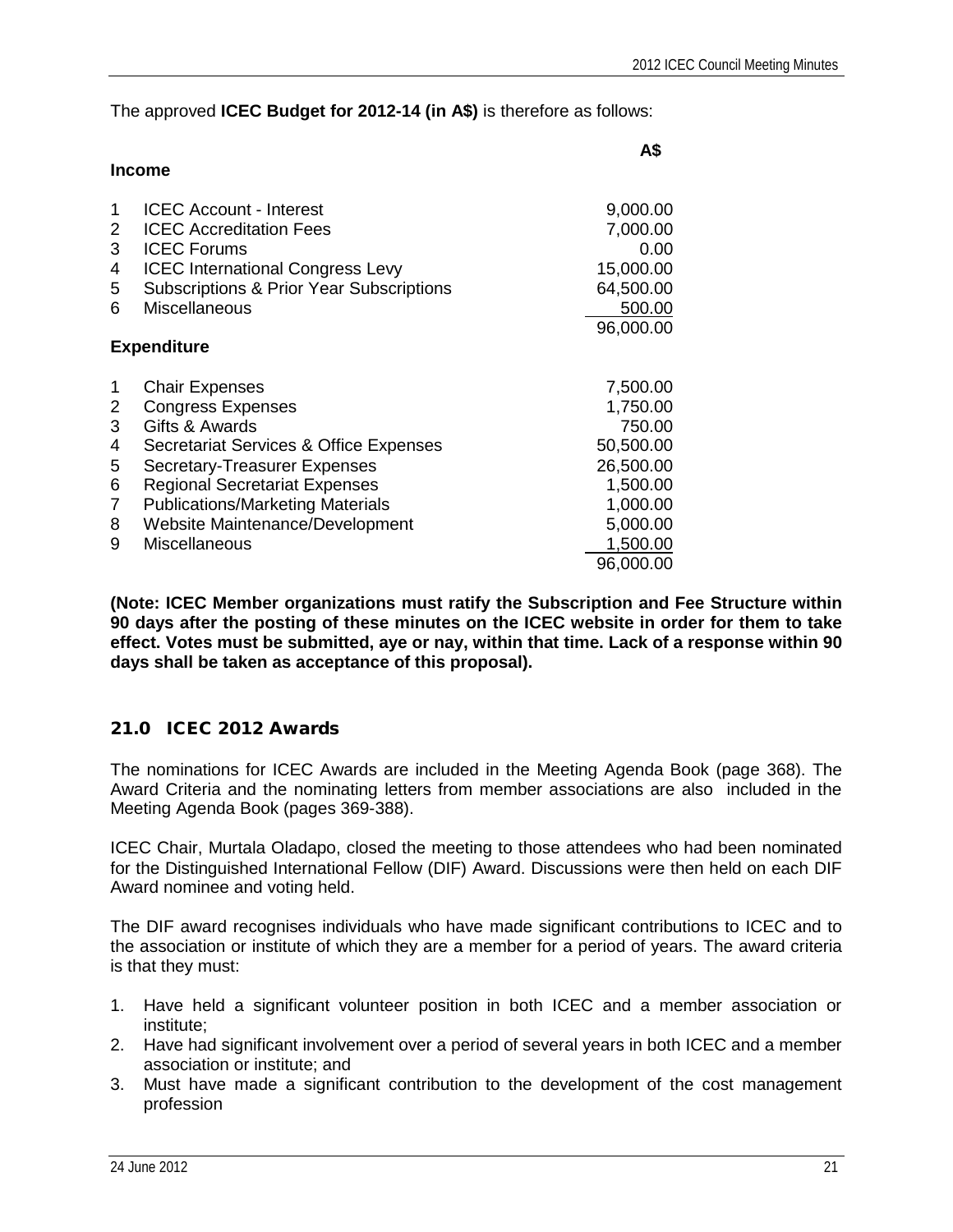7 DIF nominations were received. After discussion on the nominations it was proposed that a vote be taken collectively on all 7 nominations.

#### *Otis Anyaeji (NIACE) then moved, seconded by Rob van Hoeve (DACE), that all seven nominations be approved for the DIF Award. This was approved unanimously by the Council delegates.*

The new ICEC Distinguished International Fellows (DIF) are:

- 1. Mr. Peter Cox AIQS (Australia)
- 2. Mr. Ong See Lian RISM (Malaysia)
- 3. Mr. Kwadwo Osei Asante GhIS (Ghana)
- 4. Ms. Alexia Nalewaik AACE (United States)
- 5. Mr. Teoh Wooi Sin SISV (Singapore)
- 6. Mr. Gianluca di Castri AICE (Italy)
- 7. Professor Robert Pearl ASAQS (South Africa)

Following the approval of the awards the nominees in attendance returned to the meeting and were informed of the decision. The awards would be conferred at the Congress Gala Dinner on 26 June.

The Chair, Murtala Oladapo, then informed the meeting that the ICEC Executive had decided that the other reward recipients should be kept confidential and announced at the Congress Gala Dinner. This would add an element of anticipation for the award and would provide a nice surprise for the winners.

The following awards were subsequently made at the dinner:

| Chairman's Award: | Ms. Alexia Nalewaik - AACE (United States) |
|-------------------|--------------------------------------------|
| Region 1 Award:   | Mr. Steve Revay - AACE (United States)     |
| Region 2 Award:   | Mr. Gianluca di Castri - AICE (Italy)      |
| Region 3 Award:   | Mr. Michael Frimpong (GhIS & AAQS - Ghana) |
| Region 4 Award:   | Mr. HH Kwan (RISM - Malaysia)              |
|                   |                                            |

A certificate and present were also presented to Murtala Oladapo at the dinner for his work as ICEC Chair.

A further award was presented at the Congress Closing Ceremony on 27 June to José Ângelo Valle for significant contributions to the development of the Cost Engineering profession in South America.

## 22.0 International Standards

Peter Cox provided a discussion paper on the ICEC Inventory of Best Practice and Standards. This paper and other details of this inventory are included in the Meeting Agenda Book (pages 390-392). Peter Cox provided an overview of his paper and encouraged all member associations to contribute their best practices and standards to the inventory. Meeting delegates were also referred to the ICEC website for further details.